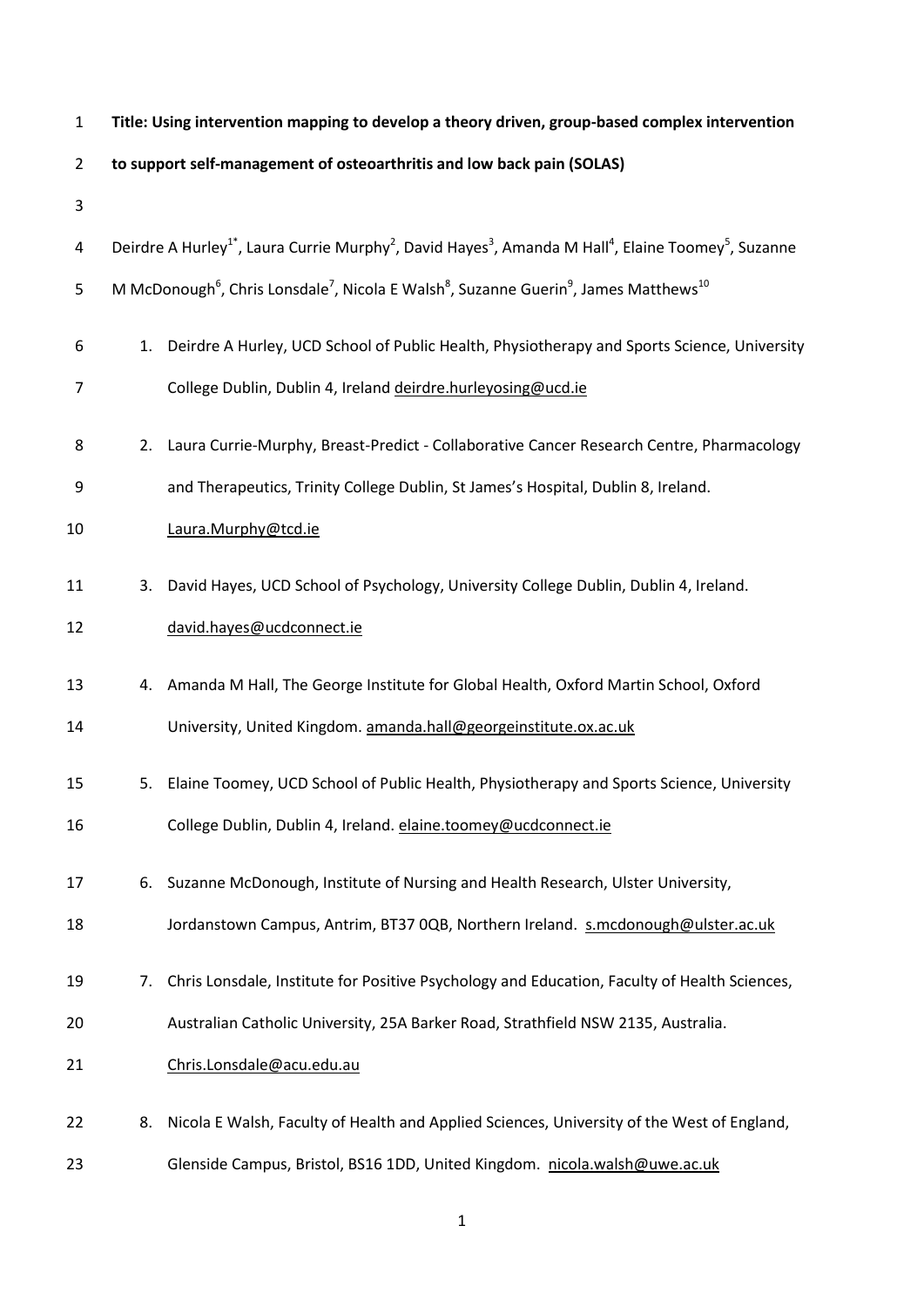- 9. Suzanne Guerin, UCD School of Psychology, University College Dublin, Dublin 4, Ireland.
- suzanne.guerin@ucd.ie
- 10. James Matthews, Institute for Sport and Health, UCD School of Public Health, Physiotherapy
- 4 and Sports Science, University College Dublin, Dublin 4, Ireland. *james.matthews@ucd.ie*
- 
- 
- \*Corresponding author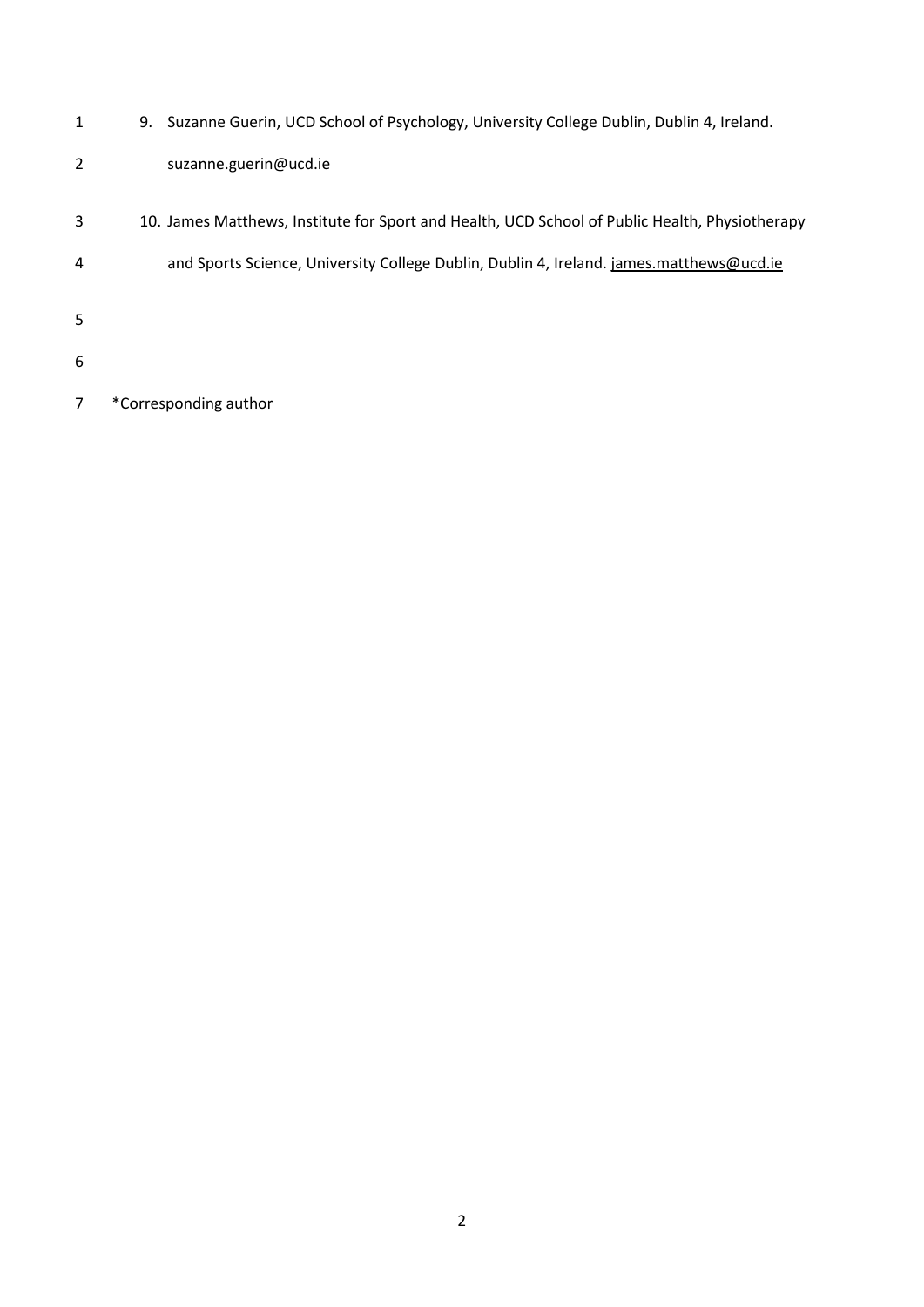**Abstract**

 **Background:** The Medical Research Council framework provides a useful general approach to designing and evaluating complex interventions, but does not provide detailed guidance on how to do this and there is little evidence of how this framework is applied in practice. This study describes the use of intervention mapping (IM) in the design of a theory driven, group-based complex intervention to support self-management (SM) of patients with osteoarthritis (OA) and chronic low back pain (CLBP) in Ireland's primary care health system. **Methods:** The six steps of the IM protocol were systematically applied to develop the Self- management of Osteoarthritis and Low back pain through Activity and Skills (SOLAS) intervention through adaptation of the Facilitating Activity and Self-management in Arthritis (FASA) intervention. A needs assessment including literature reviews, interviews with patients and physiotherapists, and resource evaluation was completed to identify the programme goals, determinants of SM behaviour, consolidated definition of SM, and required adaptations to FASA to meet health service and patient needs and the evidence. The resultant SOLAS intervention behavioural outcomes, performance and change objectives were specified and practical application methods selected, followed by organised programme, adoption, implementation and evaluation plans underpinned by behaviour change

theory.

 **Results:** The SOLAS intervention consists of six weekly sessions of 90 minutes education and exercise designed to increase participants' physical activity level and use of evidence-based SM strategies (i.e. 21 pain self-management, pain coping, healthy eating for weight management and specific exercise) through targeting of individual determinants of SM behaviour (knowledge, skills, self-efficacy, fear, catastrophizing, motivation, behavioural regulation), delivered by a trained physiotherapist to groups of up to eight individuals using a needs supportive interpersonal style based on self-determination theory. Strategies to support SOLAS intervention adoption and implementation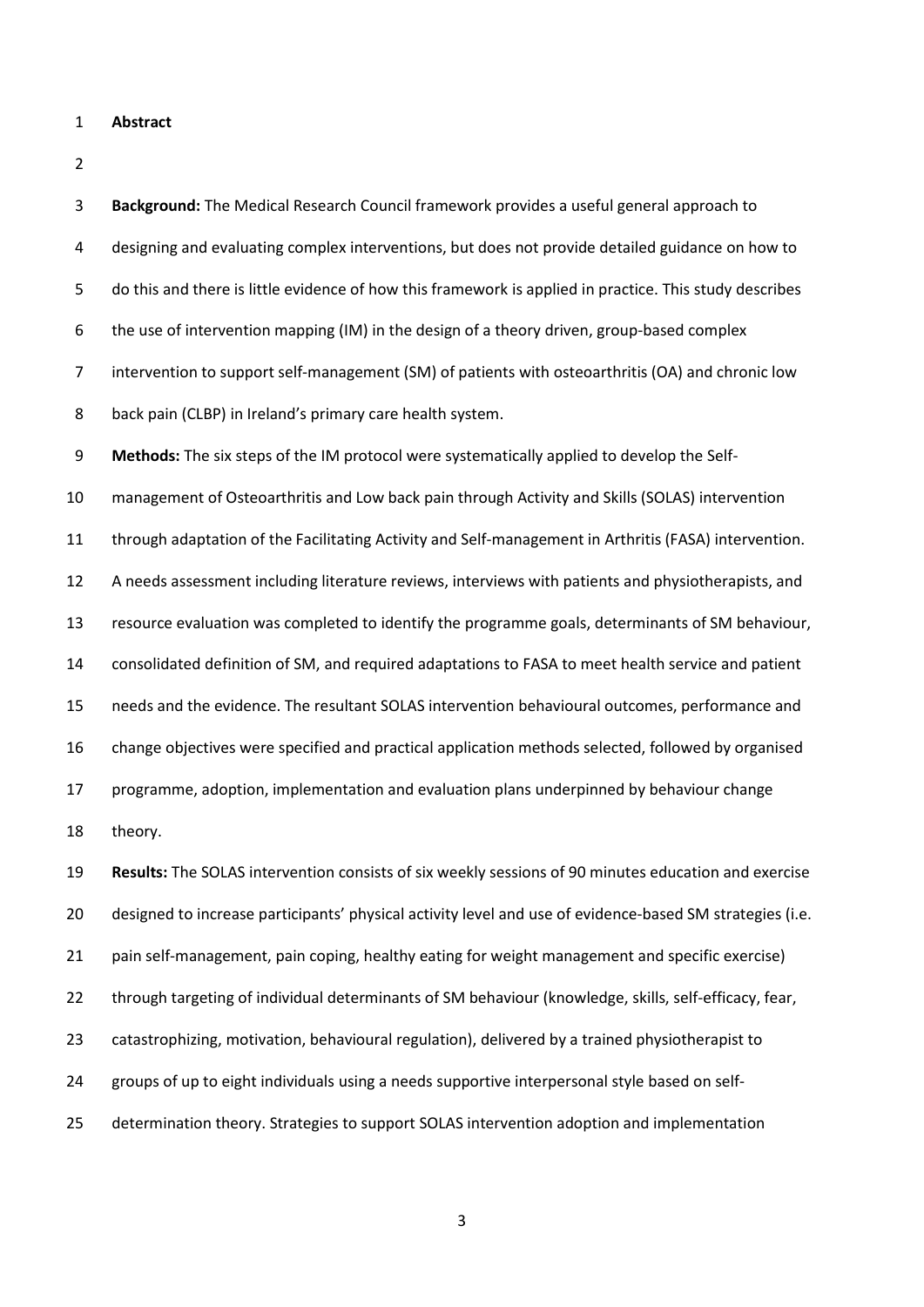| $\mathbf{1}$   | included a consensus building workshop with physiotherapy stakeholders, development of a                   |
|----------------|------------------------------------------------------------------------------------------------------------|
| $\overline{2}$ | physiotherapist training programme and a pilot trial with physiotherapist and patient feedback.            |
| 3              | <b>Conclusions:</b> The SOLAS intervention is currently being evaluated in a cluster randomised controlled |
| 4              | feasibility trial. IM is a time intensive collaborative process, but the range of methods and resultant    |
| 5              | high level of transparency is invaluable and allows replication by future complex intervention and         |
| 6              | trial developers.                                                                                          |
| $\overline{7}$ |                                                                                                            |
| 8              | Keywords: Intervention mapping, Complex group intervention, Behaviour change intervention, Self-           |

- management, Physical activity, Mixed methods, Physiotherapists, Patient-Public Involvement,
- Osteoarthritis, Low back pain.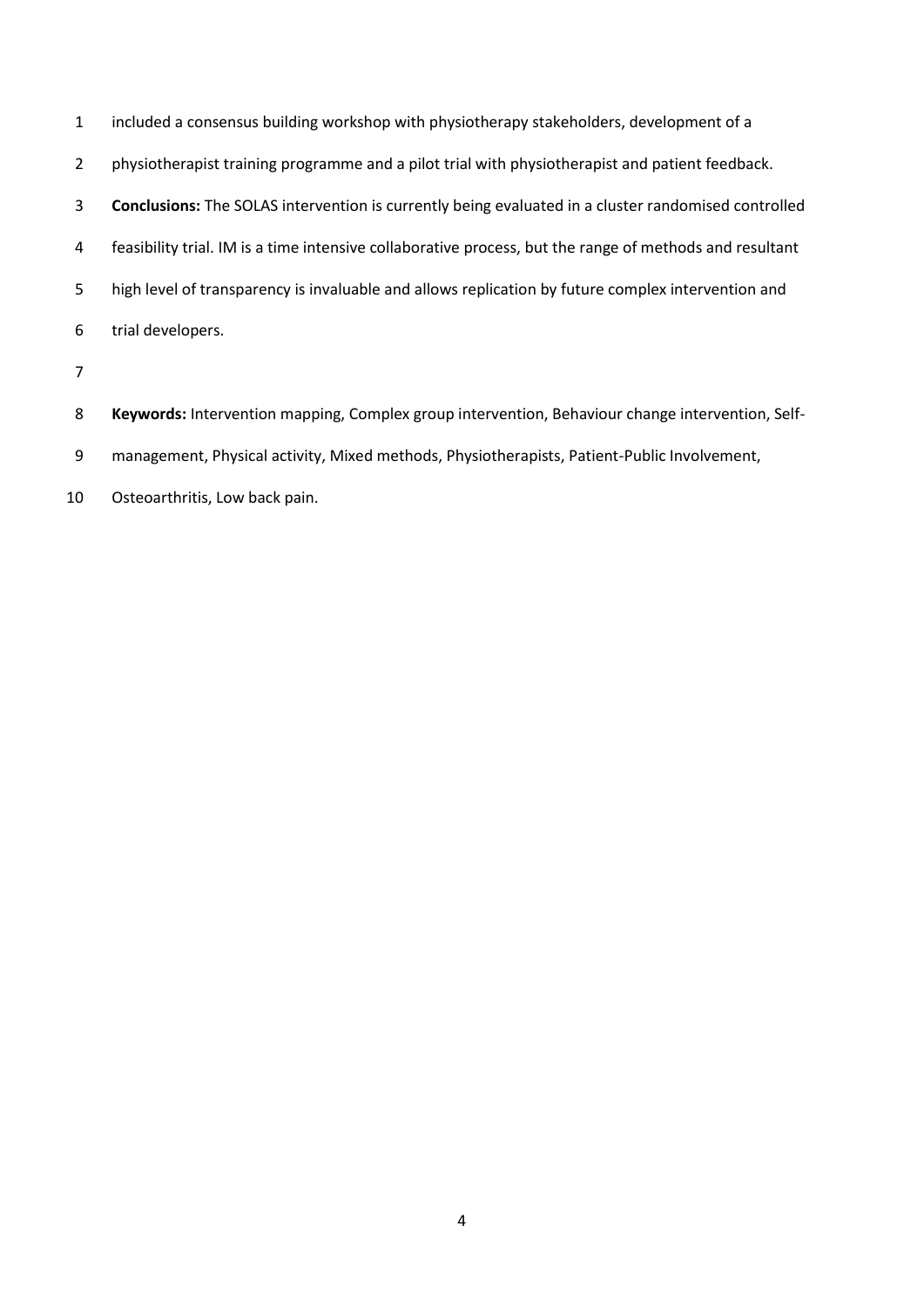#### **Background**

 Highly prevalent chronic musculoskeletal pain conditions, such as osteoarthritis (OA) and chronic low back pain (CLBP), place substantial burdens on individuals, health systems, and economies through their profound impact on physical function, psychosocial well-being, quality of life and productivity [1]-[3]. Clinical guidelines endorse patient education about the underlying chronic condition, and support for self-management (SM) behaviours, including physical activity [4]-[7], with SM programmes being championed in many health systems [8]-[10] internationally, but there has been minimal implementation in primary care in Ireland [11]. Contributing factors include variability in how SM is defined in the literature [12], the small effects for interventions in OA [13], the limited evidence base for effective interventions in CLBP [14] management, and the diverse case mix of patients in primary care, which limits the time and expertise [15],[16] of physiotherapists tasked with developing such programmes [17]. Furthermore, the variable quality of Ireland's primary care health system infrastructure and staffing levels present further barriers [11], which taken together have contributed to a 'second translational gap' [18].

 A systematic review of SM interventions for a range of chronic musculoskeletal pain conditions found that short (<8 weeks), healthcare professional delivered, group interventions showed some positive effects, but further research of their effectiveness and cost-effectiveness was warranted [19]. The successful implementation of a standardised, evidence-based clinical and cost effective group programme to support SM for patients with chronic musculoskeletal pain is a key priority for primary care physiotherapy in Ireland [9], however a potential intervention must first be demonstrated to be credible, feasible and implementable within this challenging health service context prior to widespread adoption.

 Complex interventions, for example those designed to improve health outcomes by changing SM behaviour, contain several interacting components, as well as variability within the range of possible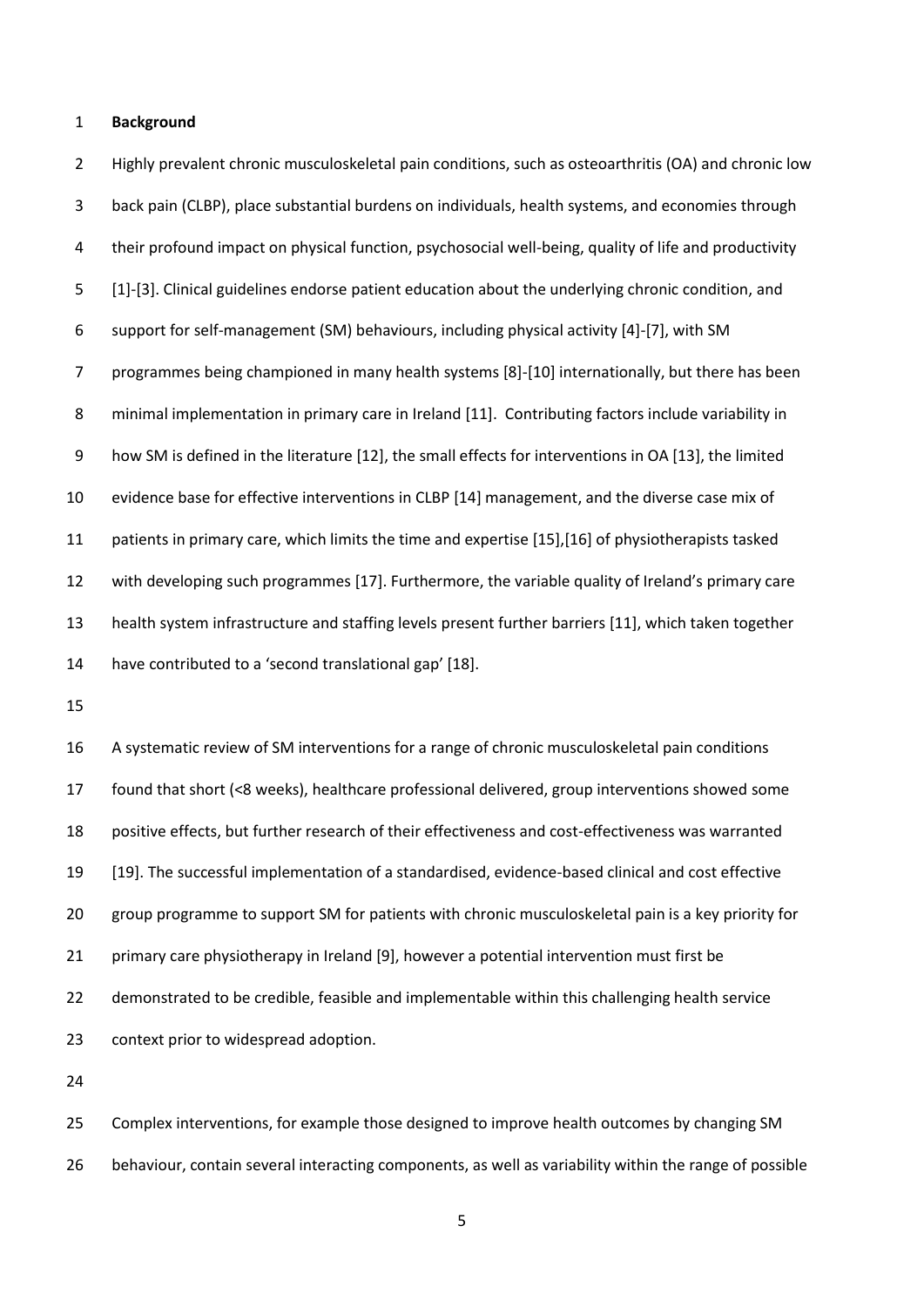outcomes and number of behaviours required by those delivering and receiving the intervention 2 [20]. They typically include behavioural support to improve adherence to the desired behaviour and may target both modifications in healthcare provider behaviour relating to how they interact with patients in delivering the intervention, and patient behaviour in adopting it. Moreover, the causal chain linking a behavioural support intervention to health outcomes is complex and requires a relevant theoretical model to understand its mechanisms of action [21]-[23]. This is further challenged by the demands associated with standardising the design and delivery of the intervention, sensitivity to local context, the organisational and logistical difficulties of applying standard experimental methods and the length and complexity of the causal chains [20]. Indeed, it has been acknowledged that ensuring strict standardisation may be inappropriate and the intervention may work better if a specified degree of adaptation to local settings is allowed [20]. Nonetheless, a change in usual clinical practice is often required to ensure successful implementation, notwithstanding the additional complexity of delivering a group intervention [24].

 The Medical Research Council (MRC) updated guidelines recommend an iterative, cyclical phased approach to intervention development and evaluation [20],[25]-[27], noting that "too strong an emphasis on the main evaluation to the neglect of adequate development and piloting or consideration of the practical issues of implementation will result in weaker interventions that are harder to evaluate, less likely to be implemented and less likely to be worth implementing" [20]. Concern for implementation should begin in the design phase through consideration of the barriers 21 and enablers to successful implementation and engagement of key stakeholders through involvement in the design and feasibility processes. The MRC framework provides a useful general approach to designing and evaluating complex interventions, but it does not provide detailed guidance on how to do this [28]. While the evaluation phase is widely reported with improving transparency [29], there are few published examples of how the wider aspects of this framework are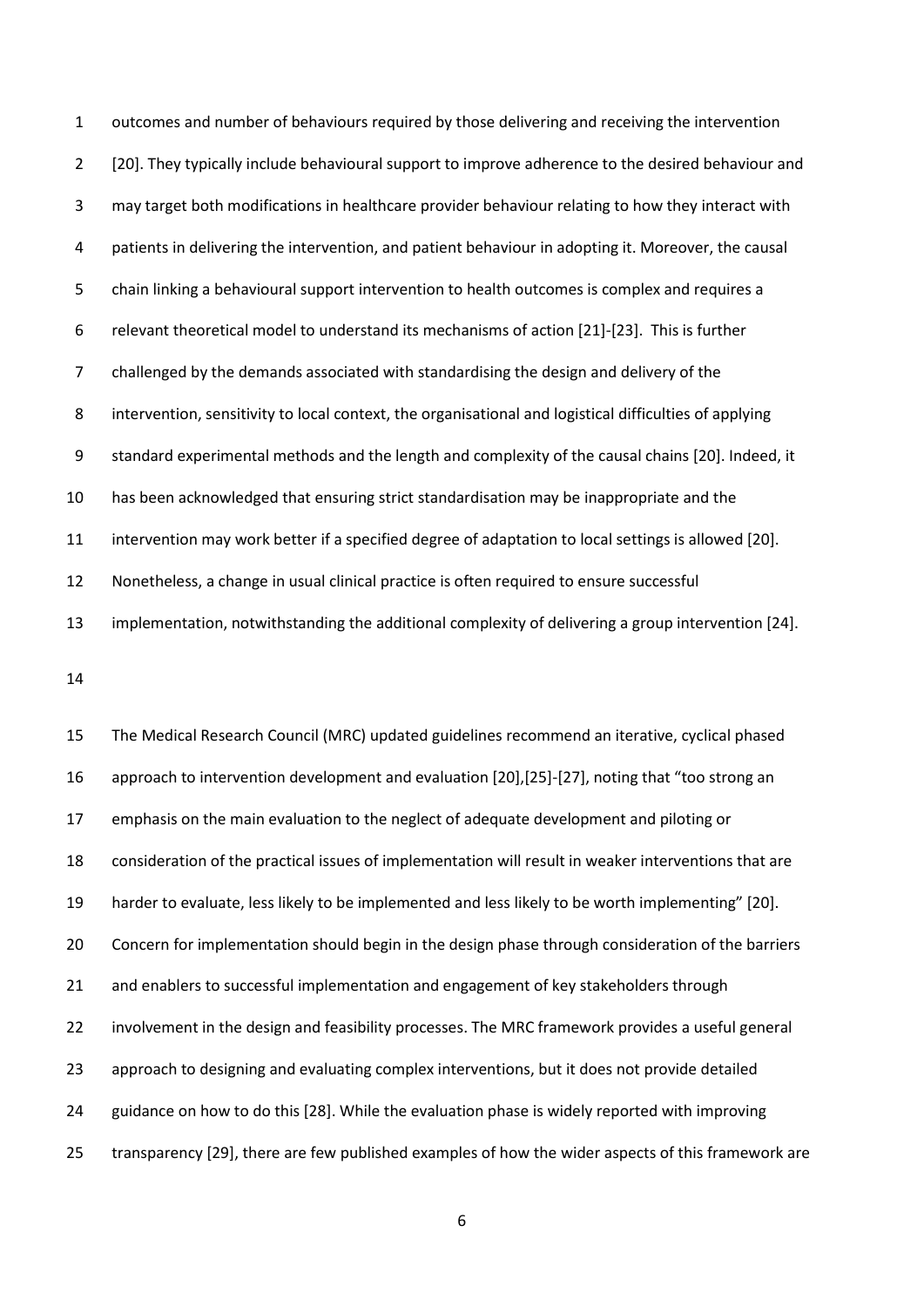| $\mathbf{1}$   | applied in practice in these populations [30], [31]. Intervention mapping (IM) provides a logical      |  |  |
|----------------|--------------------------------------------------------------------------------------------------------|--|--|
| $\overline{2}$ | process for intervention development, implementation and evaluation [32] that fulfils the MRC          |  |  |
| 3              | framework criteria and has been previously used to develop [33] and adapt evidence-based SM            |  |  |
| 4              | programmes for other settings [34]. The primary aims of this study were to use the IM process to       |  |  |
| 5              | develop a complex group-based SM intervention (SOLAS: Self-management of Osteoarthritis and            |  |  |
| 6              | Low back pain through Activity and Skills) for Ireland's primary care physiotherapy service through    |  |  |
| 7              | adaptation of an existing evidence-based programme [Facilitating Activity and Self-management in       |  |  |
| 8              | Arthritis (FASA) [35]] which would serve as a prototype and to address factors related to its          |  |  |
| 9              | implementation in a planned feasibility trial [36] set in the publicly-funded Health Service Executive |  |  |
| 10             | Primary Community and Continuing Care (PCCC) physiotherapy services of Dublin, Kildare and             |  |  |
| 11             | Wicklow on the east coast of Ireland serving a population of 1.6 million [37].                         |  |  |
| 12             |                                                                                                        |  |  |
| 13             |                                                                                                        |  |  |
| 14             | <b>Methods</b>                                                                                         |  |  |
|                |                                                                                                        |  |  |
| 15             | IM is a six step process with each step consisting of several tasks which once completed inform the    |  |  |
| 16             | next step as detailed in Bartholomew et al. [32] and in Figure 1.                                      |  |  |
| 17             | Insert Figure 1 approximately here                                                                     |  |  |
|                |                                                                                                        |  |  |
| 18             |                                                                                                        |  |  |
|                |                                                                                                        |  |  |
| 19             | Step one: needs assessment                                                                             |  |  |
| 20             | The aim of step 1 was to develop programme goals for the intervention related to health and quality    |  |  |
| 21             | of life based on a detailed multi-method assessment of the needs of the PCCC physiotherapy service     |  |  |
| 22             | providers and patients, and the literature regarding SM for chronic musculoskeletal pain to establish  |  |  |
| 23             | how an intervention could be designed to meet these needs.                                             |  |  |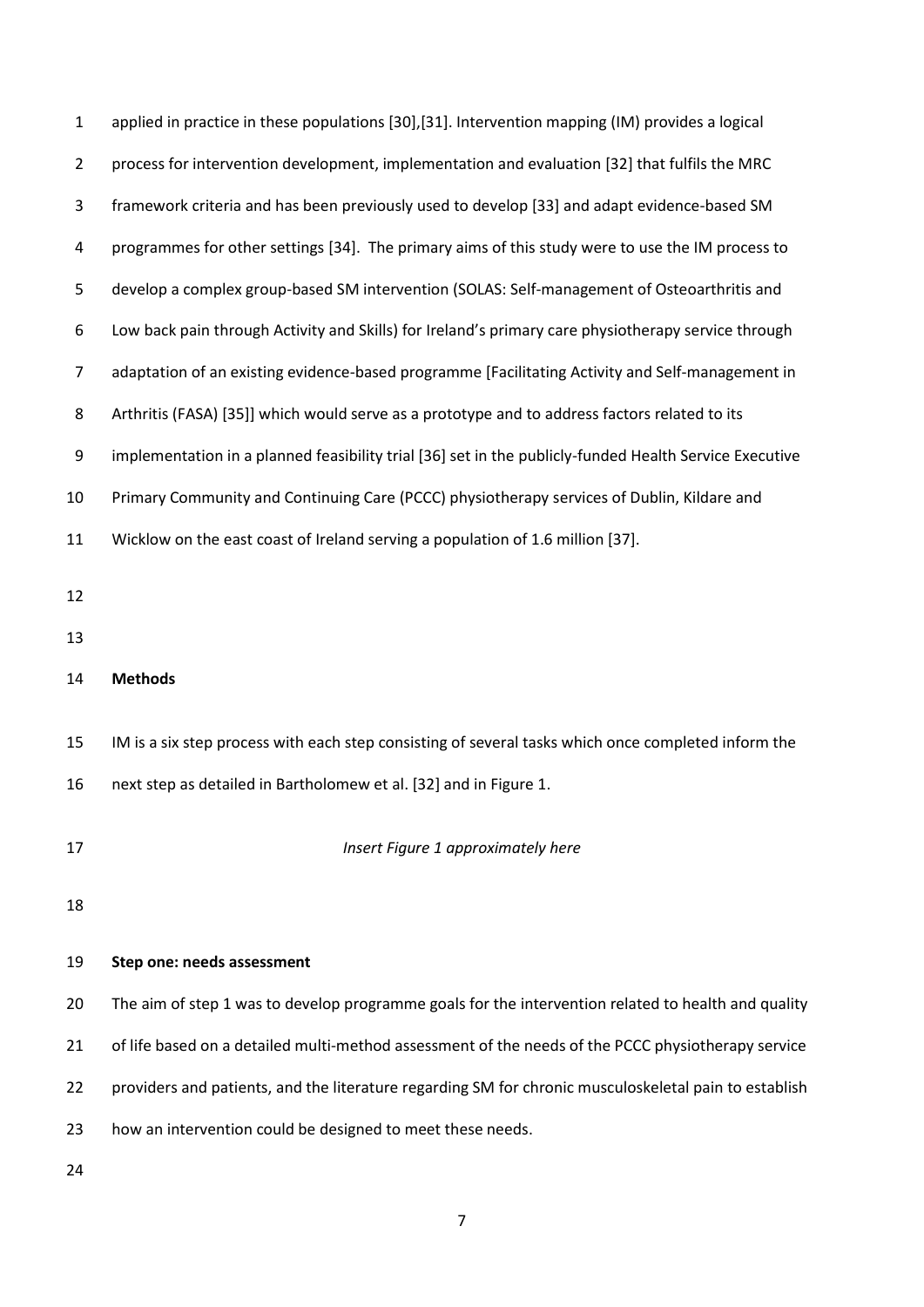#### **Semi-structured interviews**

 Individual semi-structured, qualitative interviews were conducted with all consenting physiotherapy managers (n=10) in the catchment area of the feasibility trial and a sample of consenting patients with CLBP and/or spinal OA (n=6) who had recently participated in a group-based physiotherapy programme to understand their needs in relation to a SM intervention. Both studies were approved by the UCD Human Research Ethics Committee-Sciences [Ref no: LS-E-13-103-Hurley-Osing; Ref no: LS-13-25-Toomey-Hurley-Osing]. Deductive thematic analysis based on Braun and Clarke's method 8 [38] was conducted on the data using the Theoretical Domains Framework (TDF) [39]. The TDF is a validated integrative framework that synthesised key theoretical constructs from 33 behaviour change theories into 14 domains that supports the identification and selection of relevant determinants of behaviour for targeting within interventions. An additional file provides details of the interview topic guides and coding frames [see Additional file 1].

#### **Literature reviews**

 A thematic analysis of chronic disease SM definitions was conducted to reach a consolidated definition. This process is shown in detail in an additional file [see Additional file 2]. This definition was then applied to a rapid review of the effectiveness of physiotherapy delivered group-based SM programmes for OA and CLBP, which was lacking in the literature. An intervention prototype was identified for further adaptation based on its evidence base, similarities in health service context and relevance to the target populations. The most recent international clinical guideline recommendations relating to programme content and SM behaviour for OA and CLBP were reviewed. The behavioural determinants of outcomes of SM interventions identified in recent systematic reviews within the target populations, general behaviour change theories, and behaviour change theories and techniques (BCTs) reported in systematic reviews of SM interventions and our rapid review [40] were reviewed for their relevance to targeting and supporting adherence to SM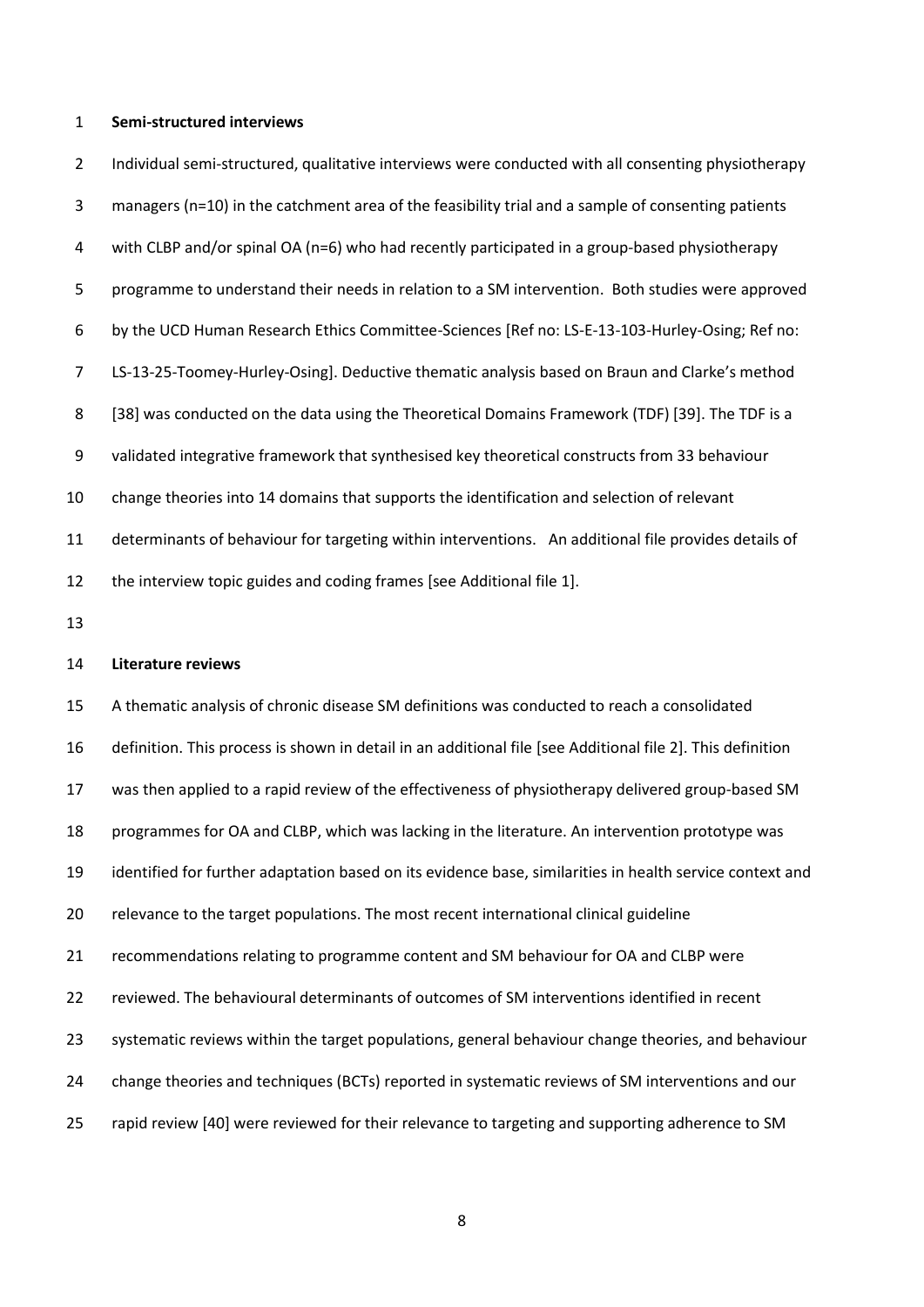behaviours [41]. The intervention prototype was then compared to the literature to identify necessary adaptations for SOLAS.

# **Focus groups**

 Two focus groups with purposively selected consenting physiotherapists (n=28) working in the catchment area were conducted to explore the feasibility of delivering the intervention prototype and the barriers and enablers to be addressed to support intervention implementation and uptake 8 by participants. This study was approved by the UCD Human Research Ethics Committee-Sciences [Ref no: LS-E-13-103-Hurley-Osing]. Deductive thematic analysis based on Braun and Clarke's method [38] was conducted on the data using two coding frames (feasibility and TDF, see Additional file 1). Table 1 shows the operational definitions of feasibility that were used in this study. Proposed changes to the intervention prototype were then addressed during a consensus building workshop outlined in step 4 below. *Insert Table 1 approximately here* Physiotherapy managers (n=10) completed a resource capacity checklist to identify the practicality of delivering the intervention prototype within their local service settings within the feasibility trial. An additional file shows this process in more detail [see Additional file 3]. The needs assessment provided the information needed to specify the SOLAS programme goals, the desired SM behaviours it would aim to change within participants and the discrepancies between

the selected prototype and the additional content and theoretical underpinnings needed in SOLAS

based on the literature and local needs. It also informed the feasibility and necessary modifications

to primary care sites to support implementation of SOLAS in the planned trial.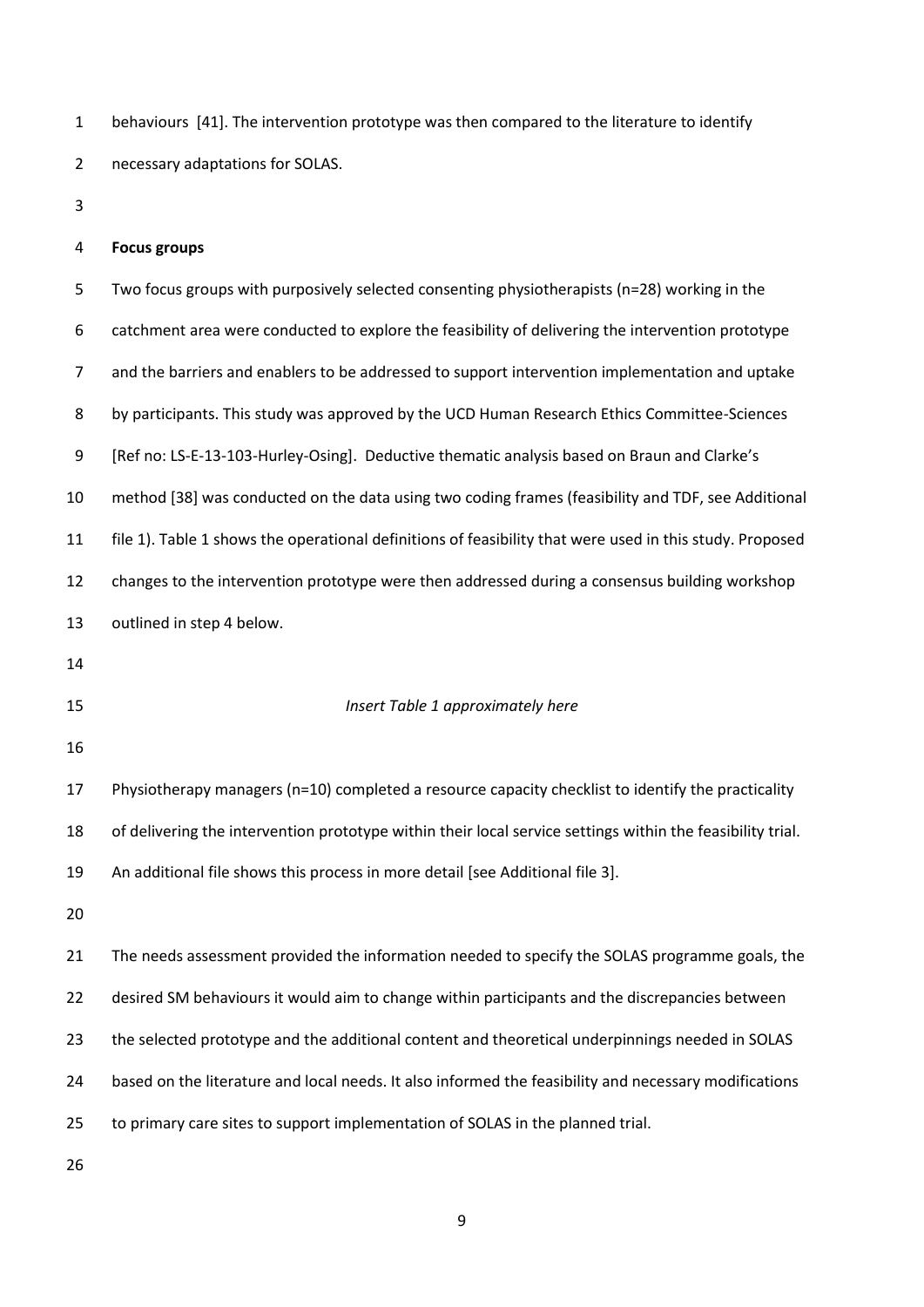#### **Step two: identification of outcomes, performance objectives and change objectives**

 The behavioural outcomes to be achieved by the SOLAS intervention were developed, and performance objectives [i.e. what a participant has to learn, do or change to achieve the specified outcomes] were stated for each behavioural outcome [32]. Using the information gathered from the needs assessment, the determinants of each behavioural outcome were identified and linked to relevant performance objectives creating a matrix of change objectives that detail what needs to change in the identified determinants to achieve the performance objective.

# **Step three: selecting methods and practical applications**

 To operationalise the change objectives into practical applications, theoretically informed methods were selected; i.e. each determinant linked to a change objective was mapped to a TDF domain [39], and appropriate intervention methods (i.e. BCTs) were selected. BCTs are intervention components designed to influence the causal determinants that regulate behaviour [42]. This BCT identification process was conducted using appropriate literature [39],[40],[43], extensive discussion by the intervention development group and expert consultation (S Dean, L Atkins). The intervention prototype was reviewed for the specified BCTs, and any omissions were added to SOLAS. The selected BCTs were then converted into practical applications that could be implemented within SOLAS, taking into account the context and environment in which it was being delivered.

# **Step four: creating an organised programme plan**

 A consensus building workshop was convened with physiotherapy stakeholders (n=6 Managers, 36 physiotherapists) working within all 9 PCCC areas for final agreement on the adaptations needed to the intervention prototype structure to devise the SOLAS programme plan, as well as procedures to enhance implementation within the feasibility trial, i.e. physiotherapist training needs. Proposals on which consensus was reached [8/9 PCCC areas voted in favour] were incorporated into the SOLAS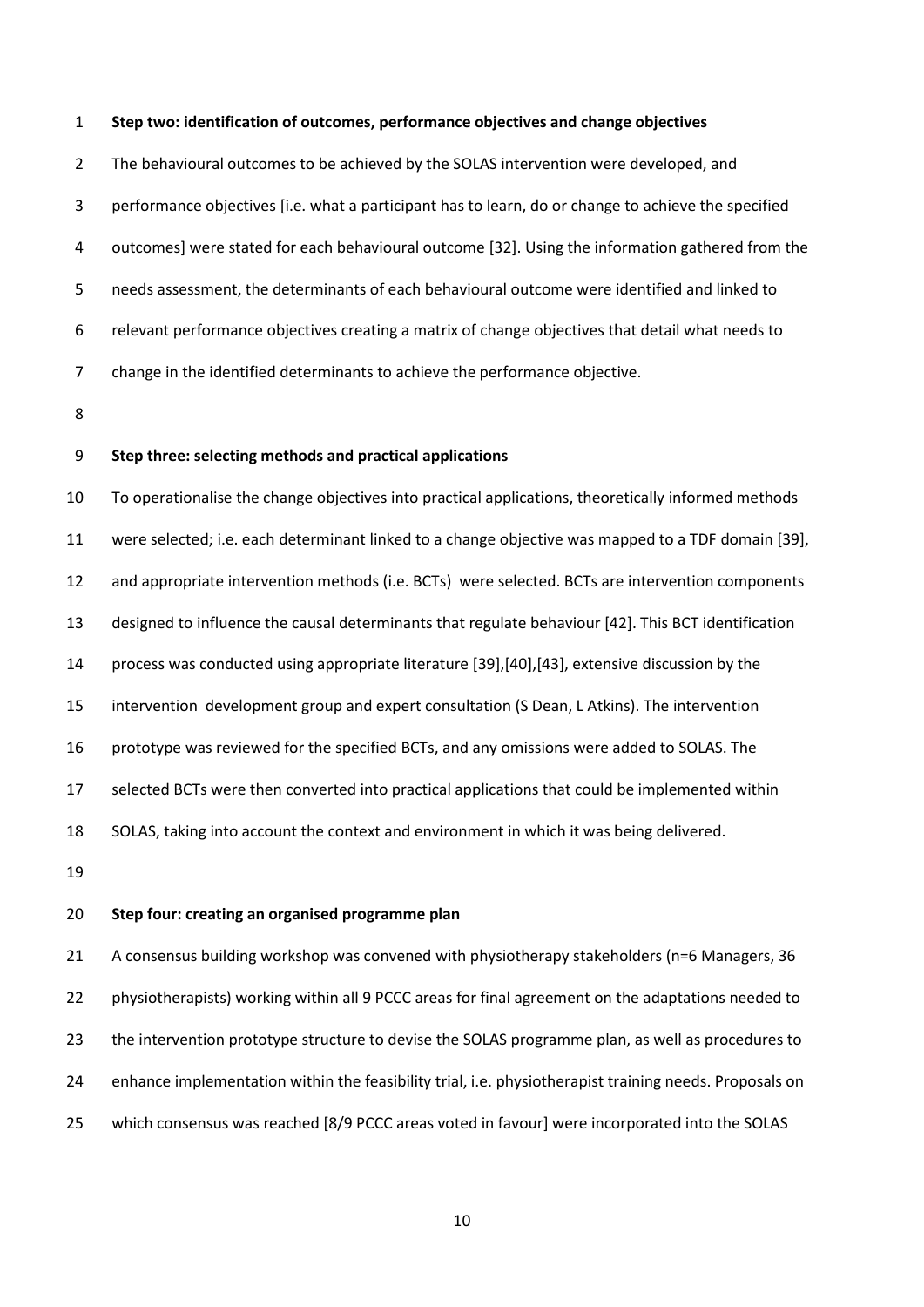intervention design. The definitive intervention content and materials were adapted from the

intervention prototype, and relevant additions made.

#### **Step five: adoption and implementation plan**

 The programme use outcomes to achieve successful adoption by physiotherapy managers and implementation by clinical physiotherapists of the SOLAS intervention within the feasibility trial were specified. The determinants of programme adoption and implementation were identified from the TDF analysis of the qualitative studies within the needs assessment and linked to each performance objective to create a matrix of change objectives The change objectives were converted into practical applications using a range of evidence-based BCTs [43], [44].

# **Step six: creating an evaluation plan**

 The evaluation plan for SOLAS followed the recommended approach to establish the effect of the intervention on the target SM behaviours within a feasibility trial before moving to a definitive effectiveness trial [21]. This involved the specification of feasibility process and effect evaluation objectives, selection and development of indicators and outcome measures and a comprehensive feasibility trial design including treatment fidelity protocol. All procedures were tested in a pilot trial [UCD Human Research Ethics Committee-Sciences Ref no: LS-13-54-Currie-Hurley] to assess their acceptability and identify further adaptations during the development phase to enhance implementation during the feasibility trial. The pilot trial [April-Aug 2014] was run in four primary 21 care health areas involving eight consenting physiotherapists and 20 consenting participants (12F:8M; mean (SD) age: 59.7 (8.9) years), and included individual semi-structured interviews with a sample of physiotherapists (n=3) and participants (n=5).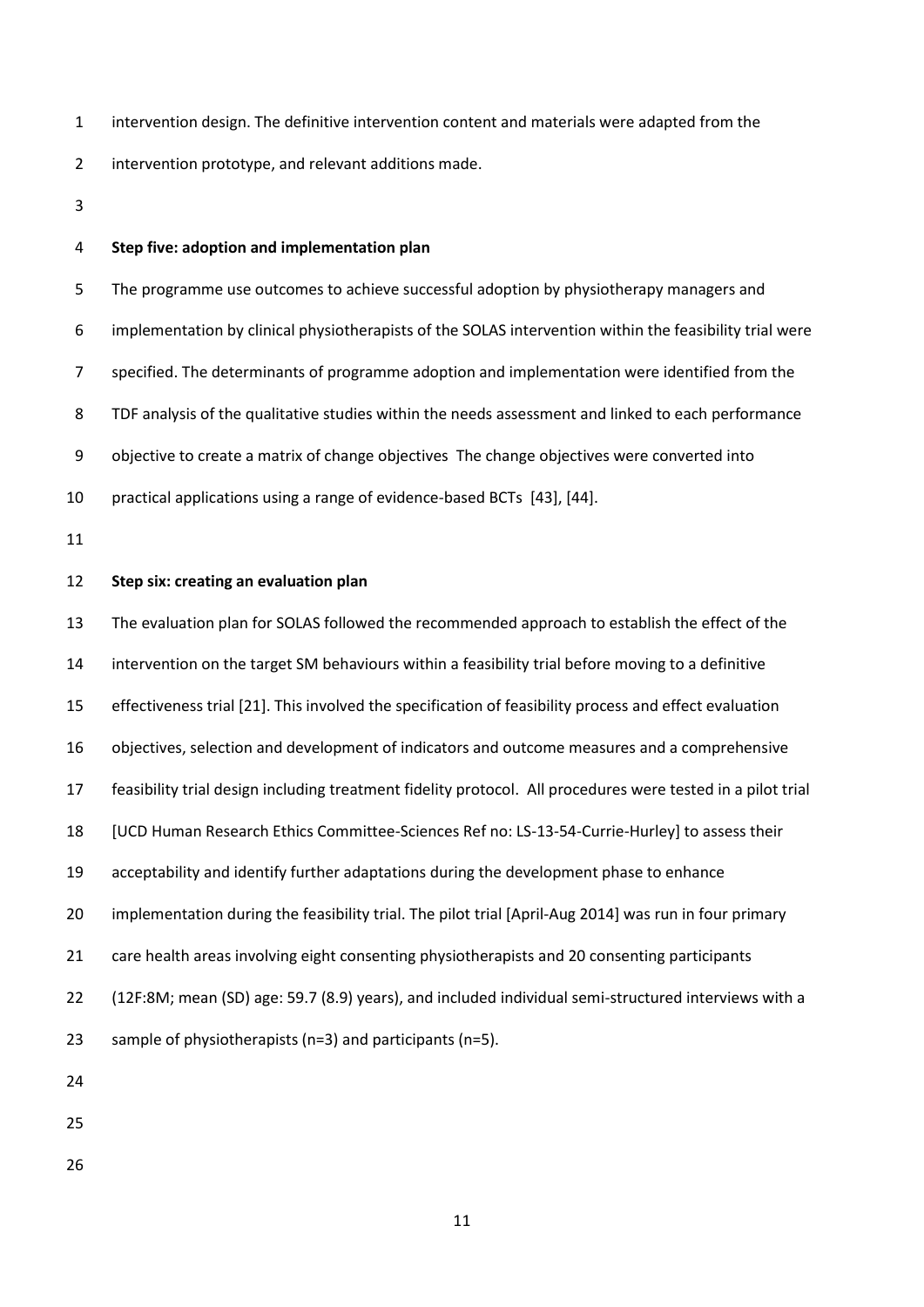- **Results**
- 

#### **Step one: needs assessment**

 The key findings of the multi-method needs assessment are provided below. An additional file shows these results in more detail [see Additional file 4].

# **Semi-structured interviews**

 The main themes from the manager interviews related to the TDF domains environmental context and resources [i.e. high caseload of patients with CLBP and OA requiring support to self-manage; important role but limited availability of psychologists to contribute to SM programmes], skills [staff experienced in running other groups], intention to support staff to set up group SM programmes and positive beliefs about the consequences of such programmes for patients and staff. The patients were positive about the experience of group physiotherapy [social influences], gained understanding of their condition [knowledge], skills and confidence in its SM [beliefs about capabilities], but would have liked it to be longer than six weeks [environmental context and resources] for further support.

#### **Literature reviews**

 The consolidated definition of an intervention that promotes SM was designed to address both the process and outcomes related to SM that the SOLAS intervention could address [See Additional file 4]. The rapid review found comparable effectiveness of physiotherapist-led group education and exercise interventions and individual physiotherapy or medical management for pain and disability 22 outcomes in OA or CLBP [12]. Nonetheless, the high priority raised by physiotherapy managers to implement an evidence-based group SM programme rather than continuing with individual treatment, and the putative beneficial effects of group-based SM programmes [19] confirmed our decision to develop a group SM programme that would meet the needs of the local population. From the rapid review the FASA intervention [35] was selected as the prototype for adaptation that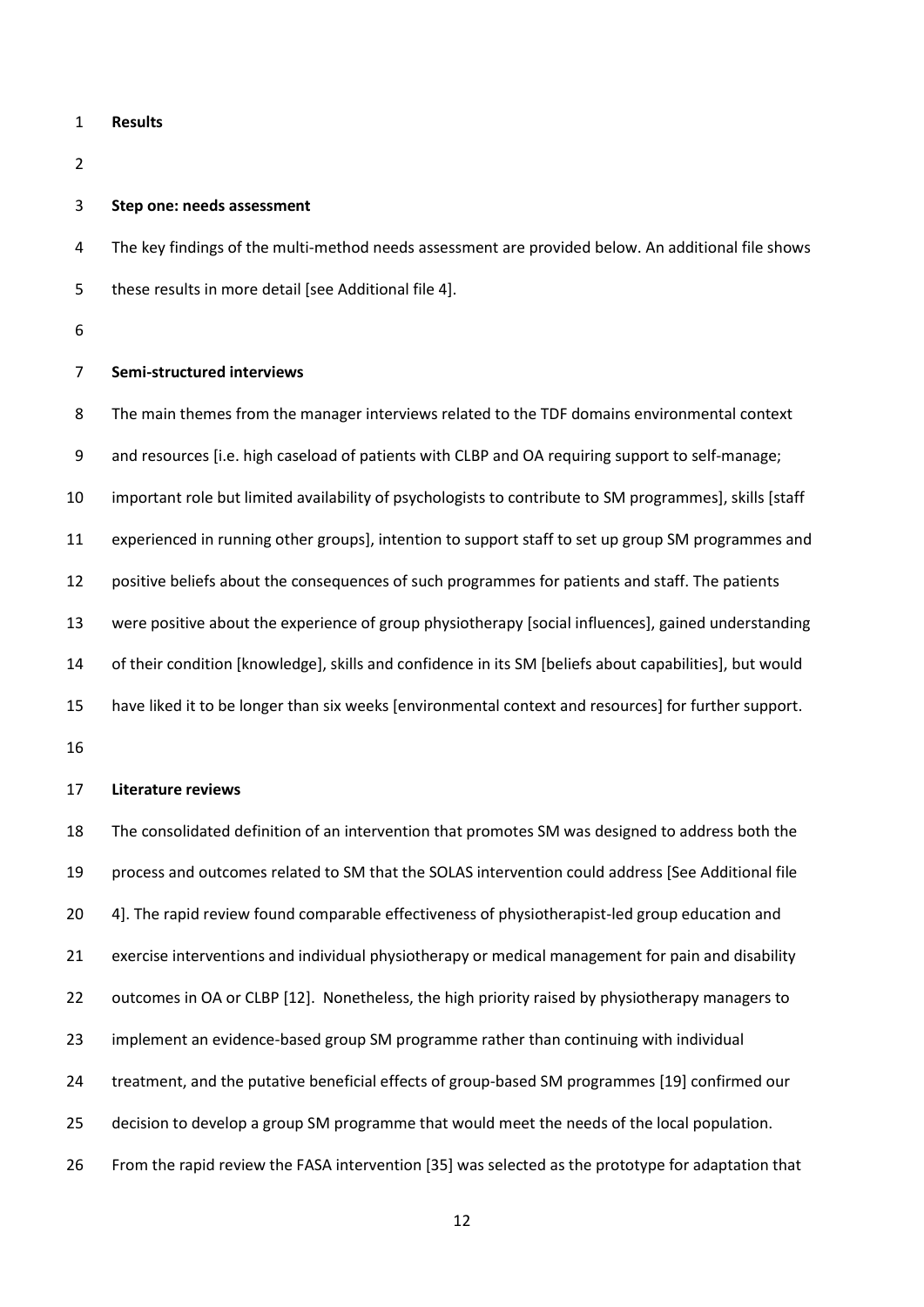fulfilled our consolidated SM definition, being an education and exercise intervention based on the evidence-based ESCAPE programme for OA knee [45], designed for people aged over 50 years with OA hip, knee and/or lumbar spine, which has been found to be clinically effective compared to standard GP care (personal communications, N Walsh). FASA was designed to be delivered by one physiotherapist in groups of up to eight people and considered acceptable and feasible to support SM by healthcare professionals in the UK [46]. In the FASA trial it was delivered by trained research physiotherapists in UK healthcare settings and had not been previously delivered by health service physiotherapists in any jurisdiction including Ireland. We contacted the FASA intervention developer [N Walsh] who agreed to collaborate, provided and discussed the intervention materials, and allowed our team to observe its delivery in several UK settings. From this we believed it had the potential to meet our target population and health service needs but would need formal evaluation to establish if it was fit for purpose, acceptable to Irish primary care physiotherapists and required adaptation prior to evaluation in the planned feasibility trial.

 Within the most recent clinical guideline recommendations for OA and CLBP the most consistent SM behaviours for programmes to promote/change within participants were a continuation or increase in physical activity, the use of joint specific exercise and pharmacological and non-pharmacological pain management approaches, with varying recommendations for healthy eating/weight management and pacing for OA and the use of active coping strategies for CLBP. The strategies that interventions should adopt to support SM behaviour ranged from none [5], [7] to highly specific [4], [47]. An additional file provides details of these findings [See Additional file 5]. Three psychological factors that mediated (i.e. determinants) pain, disability and functional outcomes of interventions targeting these SM behaviours in chronic musculoskeletal pain were identified from the literature; i.e. increasing self-efficacy for OA and CLBP [48],[49], and reducing pain catastrophizing [48], [50], and fear [51] for CLBP. The literature reviews of behaviour change theories and techniques found variable integration in included studies, with social cognitive theory being the most frequently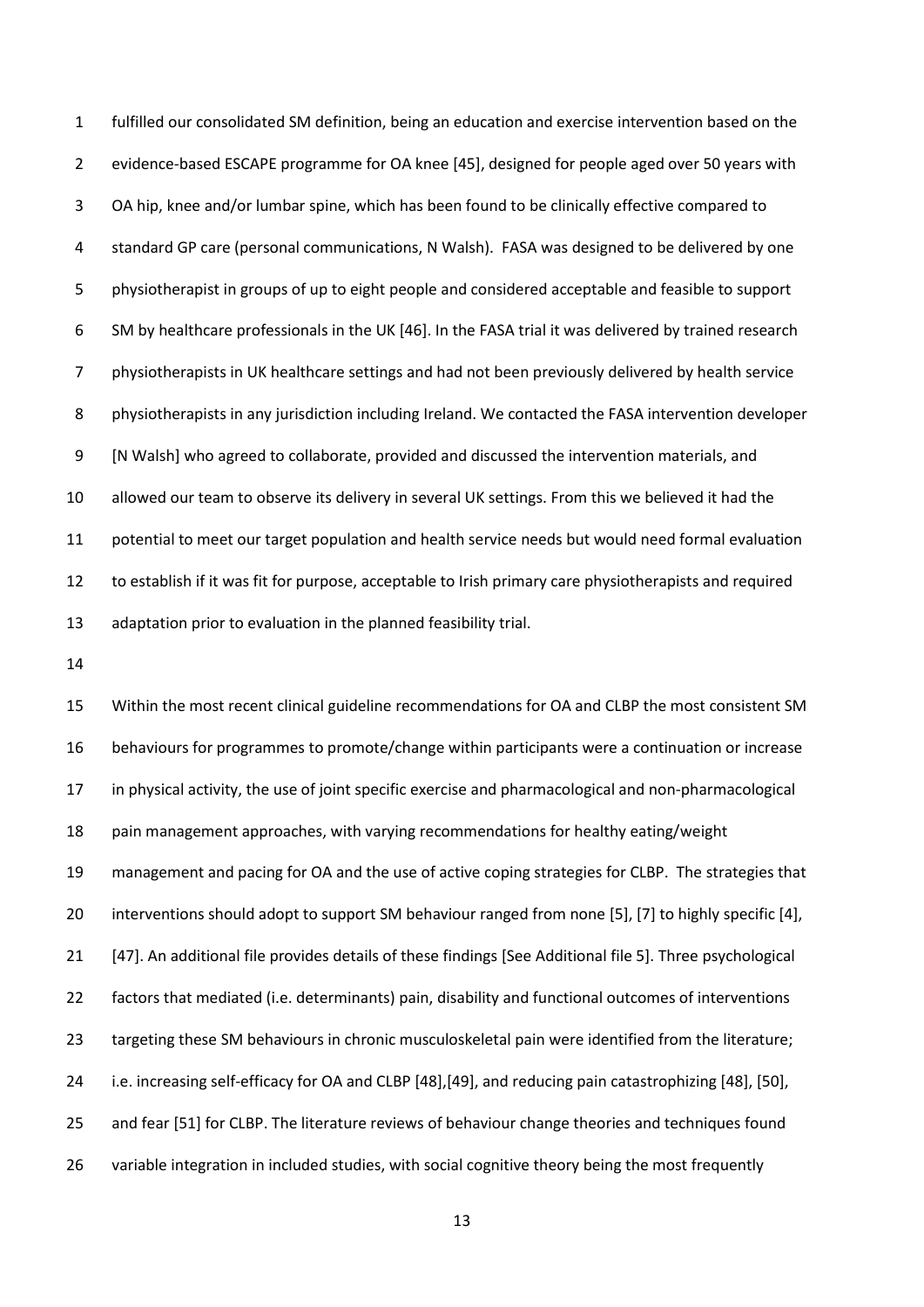applied, and identified the most commonly used BCTs in group-based SM programmes as outlined in Additional file 4.

#### **Focus Groups**

 Following inter-rater reliability checks (>95% agreement) [52], the focus groups resulted in 29 6 themes related to feasibility: programme participants (n= 5), content (n= 7), structure (n= 9) and delivery (n=8). The most frequent theme was the feasibility of recruiting sufficient numbers of suitable participants, at the right time to participate, with varying views expressed on the optimal number for a successful group [6 to 14]. Opinions were mixed about the acceptability of including participants with CLBP, in addition to OA, and those below 50 years as within FASA [35], but considered essential to recruiting sufficient patients to ensure the intervention's long-term viability. Physiotherapists were positive about the combined SM education and patient-led group exercise model of FASA, but felt 20 minutes was insufficient for education and discussion, one hour was too short to run the group effectively, and two sessions per week as delivered in FASA while ideal was not acceptable from service or patient perspectives. An additional file provides further details of the feasibility analysis [see Additional file 6].

 The findings of the barriers and enablers analysis identified 13 of the 14 TDF domains and 30 themes that predominantly related to the physiotherapists [n=13] who would deliver the intervention, the target participants [n=10], the intervention [n=3], general practitioners (GPs) [n=2] and local organisations [n=2]. The majority of perceived barriers to delivering the intervention prototype were within the TDF environmental context and resources domain, beliefs about capabilities to deliver the intervention as intended and beliefs about its consequences. The key enablers were similar to the findings of the manager interviews. The significant influence of referring GPs as potential barriers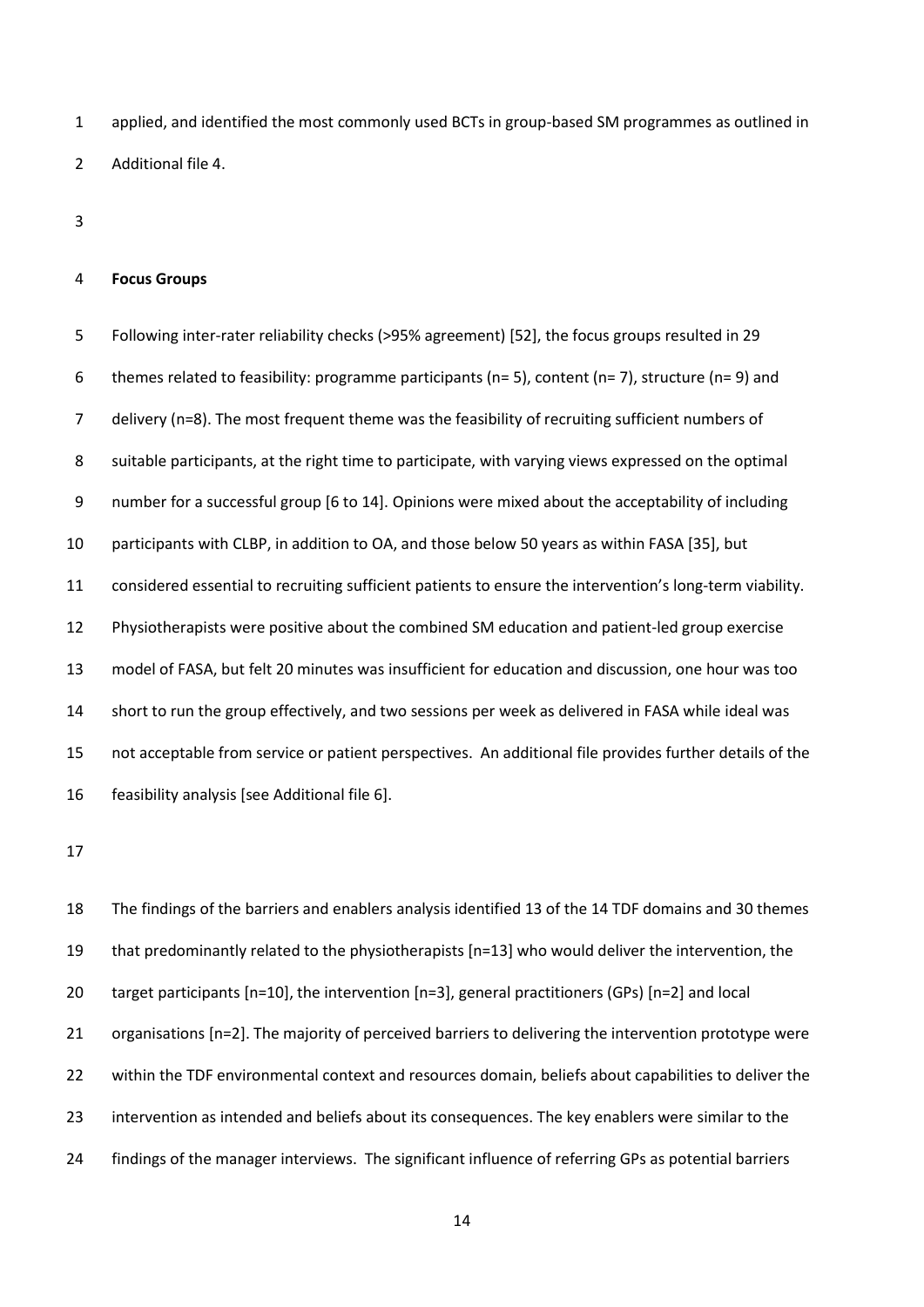and enablers to changing client attitudes, beliefs and expectations of the role of physiotherapy in promoting SM were also highlighted. From the participant perspective the main barriers perceived by physiotherapists to be addressed were patients' limited knowledge and skills in engaging in SM behaviours, particularly physical activity and exercise, low motivation to self-manage and regulate their behaviour, and negative emotions about participating in a group. Further details of these findings are provided in an additional file [see Additional file 4].

8 The resource capacity checklist findings showed that most physiotherapy sites (95%; n=19) met the criteria to be considered eligible (≥60%) to deliver the intervention prototype within existing capabilities or with essential modifications to facilities, equipment or staffing. Further details of these findings are provided in additional files [see Additional files 3 and 4].

 Following this detailed needs assessment, the overall programme goal of SOLAS was defined as promoting SM behaviour for people with OA hip/knee and/or CLBP in everyday life. The findings of the needs assessment informed several key decisions in designing the intervention. One, a number of determinants of the outcome of SM interventions in people with OA and CLBP identified from the literature (self-efficacy, motivation, catastrophizing, fear), focus groups (knowledge, skills, motivation, fear, behaviour-regulation) and expert consultation (behaviour regulation) were to be targeted within SOLAS (two of which were absent from FASA, i.e. catastrophizing, motivation; see Table 2). Two, a specific behaviour change theory, self-determination theory (SDT), was selected to underpin participants' uptake and engagement in the SOLAS intervention target behaviours as non-22 adherence to physical activity, exercise and diet is well recognised in the literature in these populations [53],[54]. SDT emphasises the importance of autonomy and autonomous self-regulation, core components of self-management behaviour [55]-[57]. According to SDT, social agents such as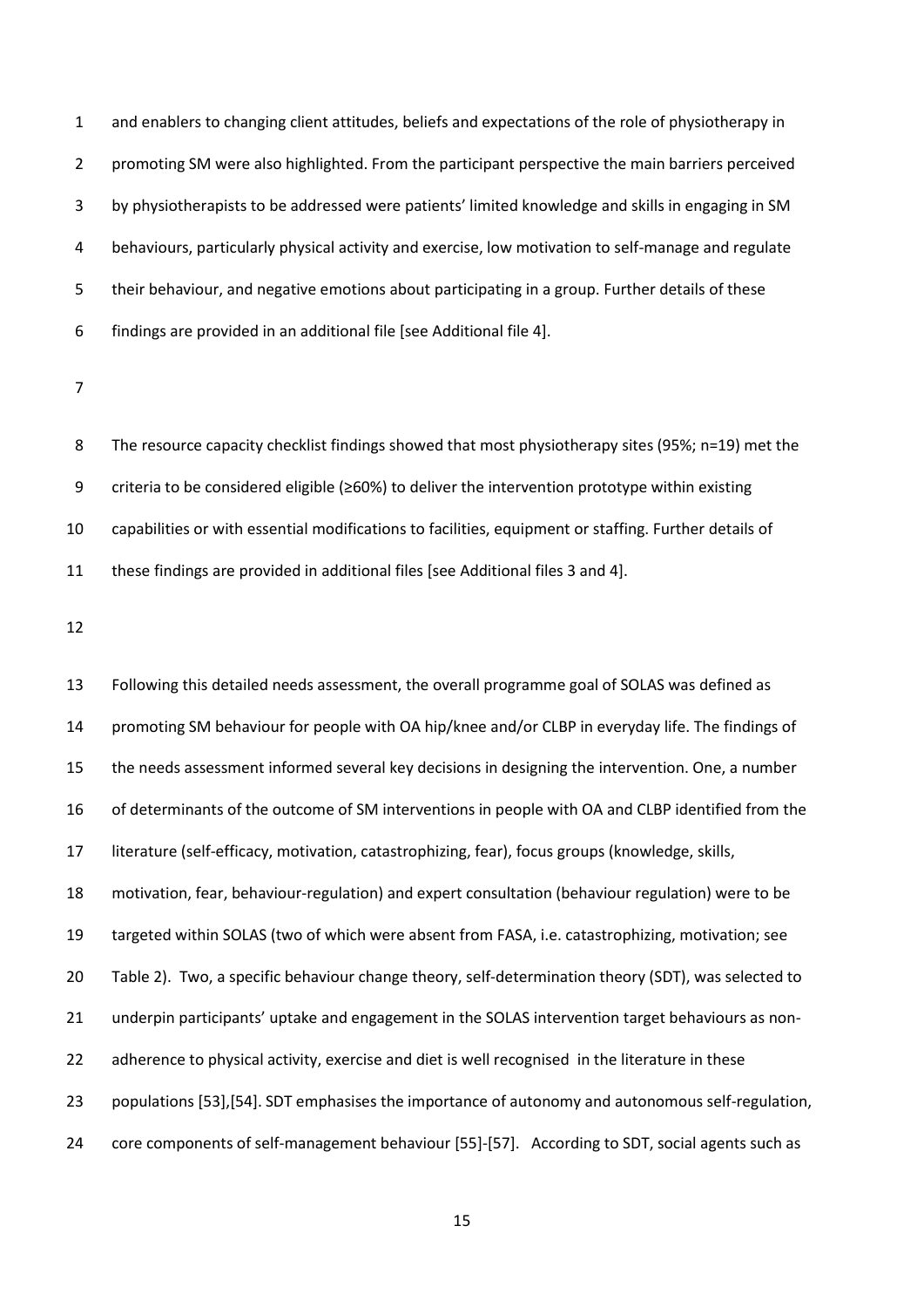healthcare practitioners can influence an individual's autonomous motivation for behaviour through their interpersonal style and interaction with the individual. A supportive interpersonal style satisfies an individual's psychological need for autonomy, competence and relatedness leading to increased levels of autonomous motivation for the behaviour. Previously, SDT has been successfully applied to group-based education, exercise [58]-[61], physical activity [62], weight management [63], medication adherence [64], diabetes SM [65], and individual physiotherapy interventions [40], [66]- [68]. Several needs supportive interpersonal strategies were identified from the literature to support 8 physiotherapists' effective delivery of the intervention using an SDT approach [58], [66], [67], [69] that would be operationalised during the physiotherapist training programme [Step 5]; e.g. providing meaningful rationale for SM behaviours, acknowledging participants' feelings and perspectives, and offering opportunities for participant input. Three, although the intervention prototype was found to be broadly consistent with current guidelines for OA, the SOLAS intervention would address the need for more evidence-based information on healthy weight, nutraceuticals and acupuncture [6]. Four, as FASA was not designed for non-specific CLBP, additional education content on the nature of CLBP, active coping strategies, and current recommendations for acupuncture and TENS were needed. Finally, the education content required adaptation to reflect socio-demographic statistics related to physical activity, obesity, OA and LBP within the Irish population [3]. An additional file details the process of adapting the SOLAS intervention [see Additional file 5]. *Insert Table 2 and Figure 2 approximately here* **Step two: identification of outcomes, performance objectives and change objectives** The specific intervention SM behavioural outcomes are: i. To increase the physical activity level of participants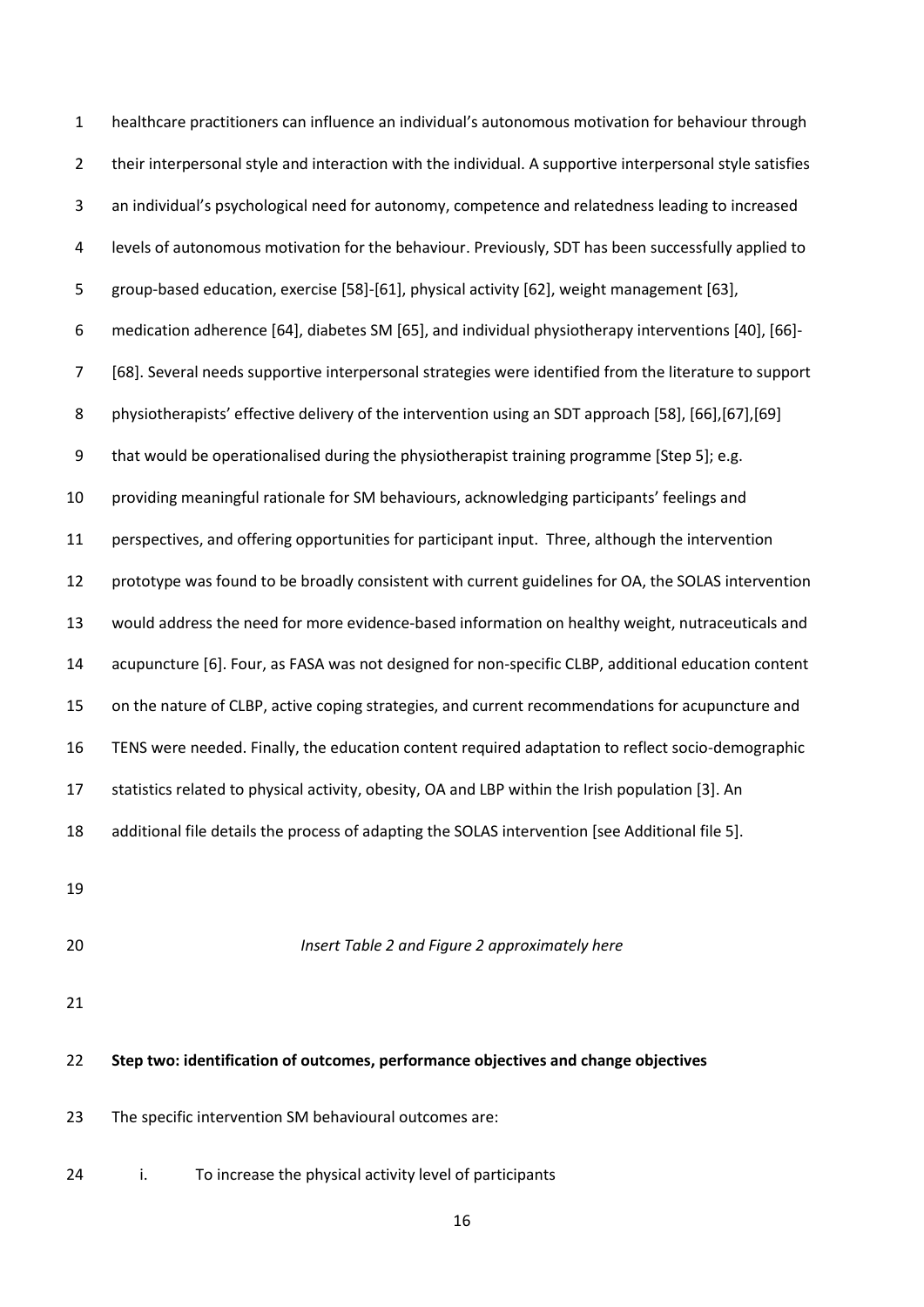ii. To increase the use of evidence-based SM strategies by participants

| $\overline{2}$ | Specific performance objectives were developed for the behavioural outcomes related to physical         |
|----------------|---------------------------------------------------------------------------------------------------------|
| 3              | activity (n=8) and use of SM strategies (n=5) as detailed in Table 3. Using the information from step   |
| 4              | 1, the selected determinants were mapped to the performance objectives to articulate the specific       |
| 5              | change objectives of the intervention. For example, a performance objective for participants to         |
| 6              | "accept the benefits of physical activity" was linked to the determinant of knowledge and resulted in   |
| $\overline{7}$ | a change objective "develops an understanding of the benefits of physical activity." Each change        |
| 8              | objective was written with an action verb followed by a statement of what is expected to occur as a     |
| 9              | result of the intervention [32]. An additional file shows this process in detail for all 13 performance |
| 10             | objectives [see Additional file 7].                                                                     |
| 11             |                                                                                                         |
|                |                                                                                                         |
| 12             | Insert Table 3 approximately here                                                                       |
| 13             |                                                                                                         |
| 14             | Step three: selecting methods and practical applications                                                |
|                |                                                                                                         |
| 15             | A full list of the selected BCTs and how they map to particular determinants is presented in Table 2.   |
| 16             | For example, the determinant self-efficacy along with the performance objective participants            |
| 17             | "perform selected physical activity" was linked to the change objective, participants "improve self     |
| 18             | efficacy in ability to engage in selected physical activities". The BCTs used to target this change     |
| 19             | objective ranged from 'feedback' and 'self-monitoring of the behaviour' to 'behavioural practice'.      |
| 20             | These BCTs were translated into practical applications including, group discussion and                  |
| 21             | physiotherapist feedback on the previous week's physical activity behaviour, a diary to self-monitor    |
| 22             | and review progress and opportunities to practice related activities in and outside the group. Table 4  |
| 23             | provides a detailed description of how the selected BCTs were mapped to the change objectives and       |
| 24             | translated into a range of practical intervention applications.                                         |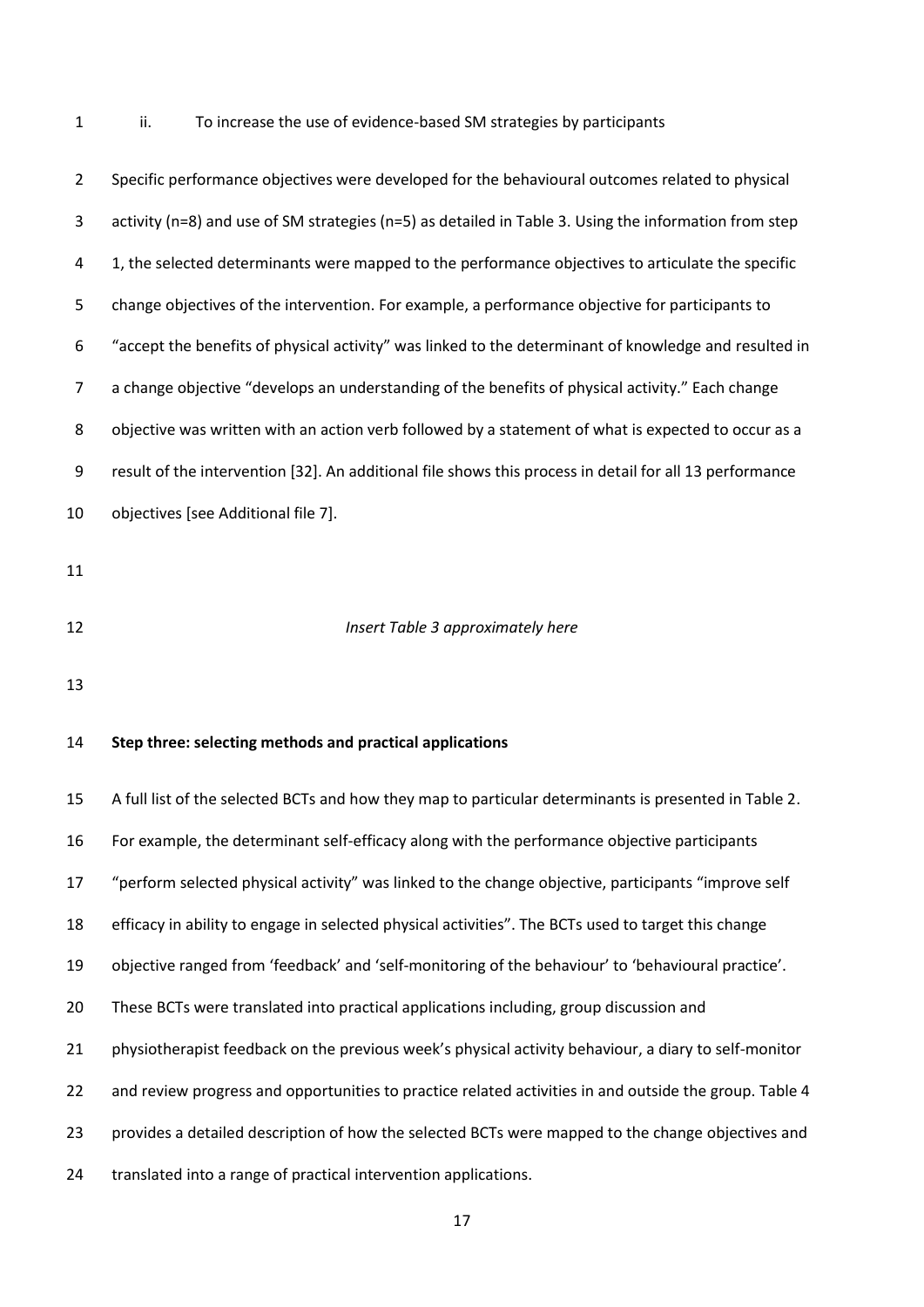| Insert Table 4 approximately here |
|-----------------------------------|
|                                   |

# **Step four: creating an organised programme plan**

| 4                |                                                                                                       | The consensus building workshop held nine ballots for proposed adaptations to the FASA prototype |  |  |  |
|------------------|-------------------------------------------------------------------------------------------------------|--------------------------------------------------------------------------------------------------|--|--|--|
| 5                | structure, physiotherapist training and participant recruitment procedures of which eight were        |                                                                                                  |  |  |  |
| 6                | carried (Table 5). It was agreed that the definitive SOLAS intervention would comprise six weekly     |                                                                                                  |  |  |  |
| $\overline{7}$   |                                                                                                       | sessions of 90 minutes [45 minutes education/discussion and 45 minutes exercise] for people aged |  |  |  |
| 8                | at least 45 years to be delivered by one physiotherapist in groups of 4-8 participants with OA of the |                                                                                                  |  |  |  |
| $\boldsymbol{9}$ | hip, knee, lumbar spine and CLBP. The adapted education content was incorporated into the new         |                                                                                                  |  |  |  |
| 10               | structure (Table 6), and new programme materials were adapted from FASA (i.e. intervention slides     |                                                                                                  |  |  |  |
| 11               | and script, participant programme handbook, exercise photographs of an age appropriate model). A      |                                                                                                  |  |  |  |
| 12               | review of FASA for evidence-based materials to enhance physical activity, heathy eating, weight       |                                                                                                  |  |  |  |
| 13               | management and pain coping strategies (see Additional file 5) identified the need for additions to    |                                                                                                  |  |  |  |
| 14               | SOLAS as indicated in Table 6.                                                                        |                                                                                                  |  |  |  |
| 15               |                                                                                                       |                                                                                                  |  |  |  |
| 16               |                                                                                                       | Insert Tables 5 and 6 approximately here                                                         |  |  |  |
| 17               |                                                                                                       |                                                                                                  |  |  |  |
| 18               |                                                                                                       | Step five: adoption and implementation plan                                                      |  |  |  |
| 19               |                                                                                                       | The programme use outcomes are:                                                                  |  |  |  |
| 20               | i.                                                                                                    | PCCC Physiotherapy managers adopt the SOLAS intervention and participant                         |  |  |  |
| 21               |                                                                                                       | recruitment procedures                                                                           |  |  |  |
| 22               | ii.                                                                                                   | PCCC Physiotherapists implement the SOLAS intervention and participant recruitment               |  |  |  |
| 23               |                                                                                                       | procedures                                                                                       |  |  |  |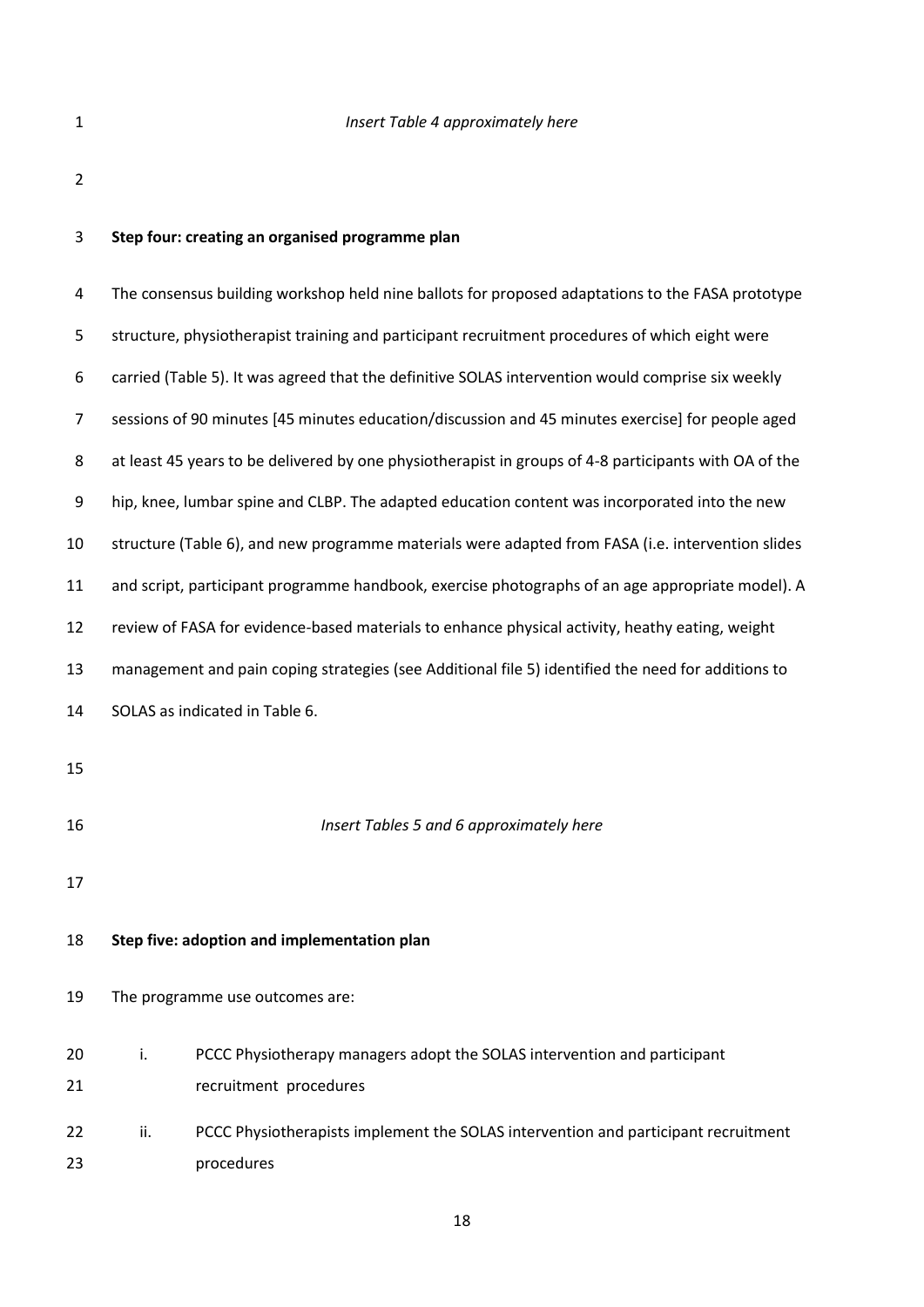| $\mathbf{1}$ | The specific performance objectives for each programme use outcome are presented in Table 7. The           |
|--------------|------------------------------------------------------------------------------------------------------------|
| 2            | determinants of physiotherapist behaviour identified from the needs assessment were mapped to              |
| 3            | the performance objectives to articulate the specific change objectives. An additional file shows the      |
| 4            | matrix of change objectives in detail [see Additional file 8]. A range of theoretically derived BCTs and   |
| 5            | practical strategies were selected by the intervention development group to target the change              |
| 6            | objectives of adoption and implementation as detailed in Table 8. For example, in order to influence       |
| 7            | the determinants physiotherapists' knowledge, skills, beliefs about capabilities and beliefs about         |
| 8            | consequences to deliver the SOLAS intervention linked to the performance objective                         |
| 9            | physiotherapists "complete training in the delivery of the SOLAS intervention" a bespoke training          |
| 10           | programme underpinned by selected BCTs was developed.                                                      |
| 11           |                                                                                                            |
|              |                                                                                                            |
| 12           | Insert Tables 7 and 8 approximately here                                                                   |
| 13           |                                                                                                            |
| 14           | Step six: creating an evaluation plan                                                                      |
| 15           | A cluster randomized controlled feasibility trial has been designed to evaluate SOLAS [Current             |
| 16           | Controlled Trials ISRCTN49875385, 26 <sup>th</sup> March 2014] [36]. A cluster randomised trial design was |
| 17           | chosen to avoid contamination of the control group [25]. The most appropriate comparison was               |

considered usual treatment [20], defined as individual physiotherapy care. The trial aims to assess

the acceptability and demand of the SOLAS intervention to patients and physiotherapists compared

20 to usual treatment [70], the feasibility of trial procedures and the most efficient and effective study

design for a definitive trial. In the absence of a suitable validated SM outcome measure from the

literature [12],[71],[72], a new measure was developed for evaluation within the feasibility trial. A

range of effect and mediation outcome measures were selected from the literature to be evaluated

within the trial. A detailed fidelity protocol has been developed and published separately [73]. The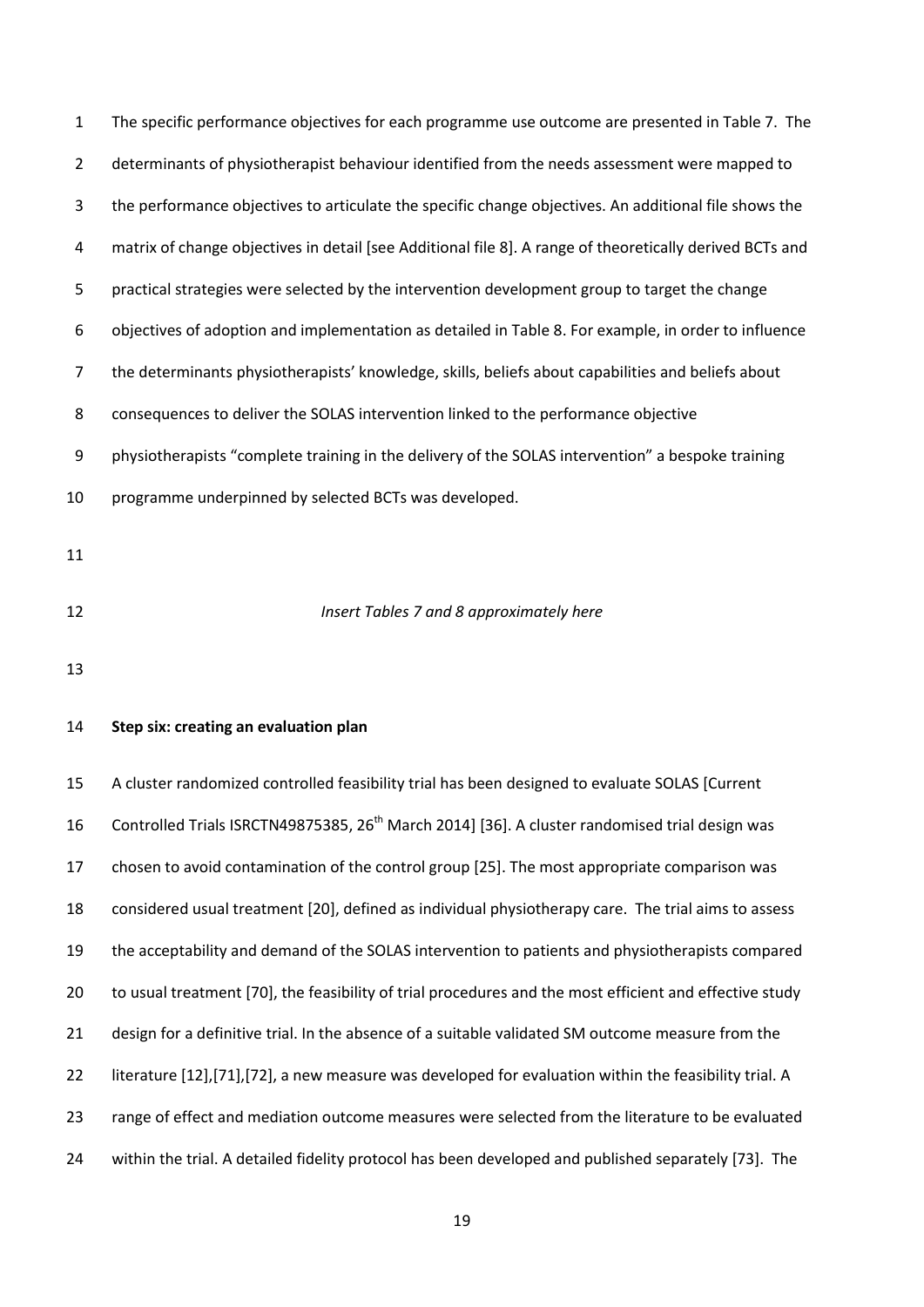pilot trial resulted in further minor adaptations to the intervention content and materials, enhanced 2 physiotherapist training from 1.5 to two days (more emphasis on goal setting, problem solving, and feedback) and amended participant eligibility criteria (CLBP participants age 30 years) prior to commencement of the main feasibility trial in September 2014.

- 
- 

# **Discussion**

 This study provides a detailed example of the systematic application of the IM protocol to develop the SOLAS theory driven evidence-based group intervention to promote self-management in people with OA hip/knee and/or CLBP through adaptation of an existing evidence-based programme. There is currently limited literature on the detailed reporting of the critical development phase of complex interventions in primary healthcare and the application of IM in chronic musculoskeletal pain or physiotherapy and this study should inform future researchers in this evolving field. We followed all the recommended steps within IM [32], engaged a representative sample of stakeholders using a mix of qualitative and quantitative methods, applied emerging behaviour change methodologies to inform SOLAS intervention development and implementation, and adhered to TIDieR guidance in its description [26],[74]. We believe the decision to adapt an existing intervention enhanced its uptake by stakeholders, the quality of the intervention and materials, and allowed the intervention development group to address the practicalities of implementation, including physiotherapist 20 training from the outset.

 The SOLAS intervention provides for the first time a group intervention for people with two of the 23 most common chronic musculoskeletal conditions (i.e. OA and CLBP) presenting to primary care.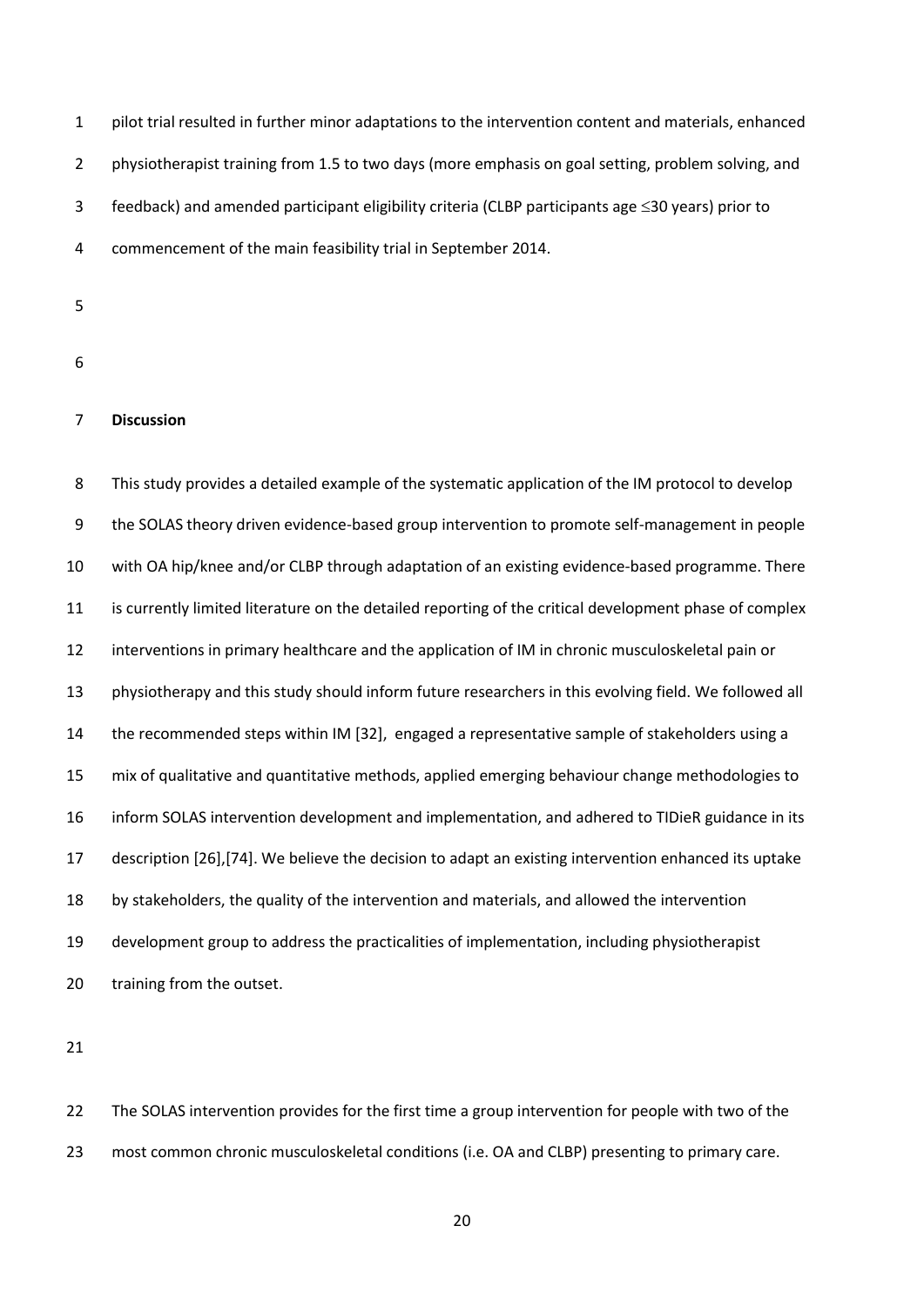While the multi-joint aspect of the FASA prototype for people with OA aged over 50 years was acceptable to UK physiotherapists [46], and credible to Ireland's stakeholder primary care physiotherapists, it was considered necessary to adapt the diagnostic pool for SOLAS to include people with non-specific CLBP aged at least 30 years to increase its acceptability to meet their service needs. Further adaptations were required to implement recent clinical guideline recommendations for OA and CLBP, and Irish sociodemographic statistics. Finally, the overall structure of the programme was adapted from 12 twice weekly, one hour sessions to six once weekly, 90 minute sessions despite some patients and physiotherapists expressing support for a longer programme. Nonetheless, the majority of physiotherapists believed 6 weeks reflected current practice and was more realistic for patients, which is supported by a recent systematic review [75]. However, it has been proposed that longer programmes may provide larger treatment effects than current programmes [13],[14],[75], which could be considered worthwhile by patients [76]. Similarly, the decision to deliver the intervention once rather than the more frequent twice weekly reported in the literature [75] was taken to enhance acceptability to local physiotherapist stakeholders as demonstrated in a quote from one focus group participant '*twice a week is…a nice idea. What you use in trials and then never use in practice'*. The feasibility trial results will inform whether these decisions were correct and reflect the reality of collaborating with healthcare professional stakeholders in developing interventions while also taking account of the evidence. If positive, this pragmatic example of involving clinicians has the potential to enhance future knowledge translation of evidence-based interventions, which is highly variable [18], and potentially hampered by previously prioritising the role of clinicians as intervention deliverers to the detriment of harnessing 22 their invaluable contribution in the design phase. Using the IM process to also understand and address the barriers to recruiting and retaining sufficient participants, the identification of sufficient numbers of suitable clinical sites, required adaptations to facilities, equipment and staffing and training requirements to support consistent intervention delivery across a range of primary care health settings, enhanced our readiness to evaluate the intervention in the feasibility trial.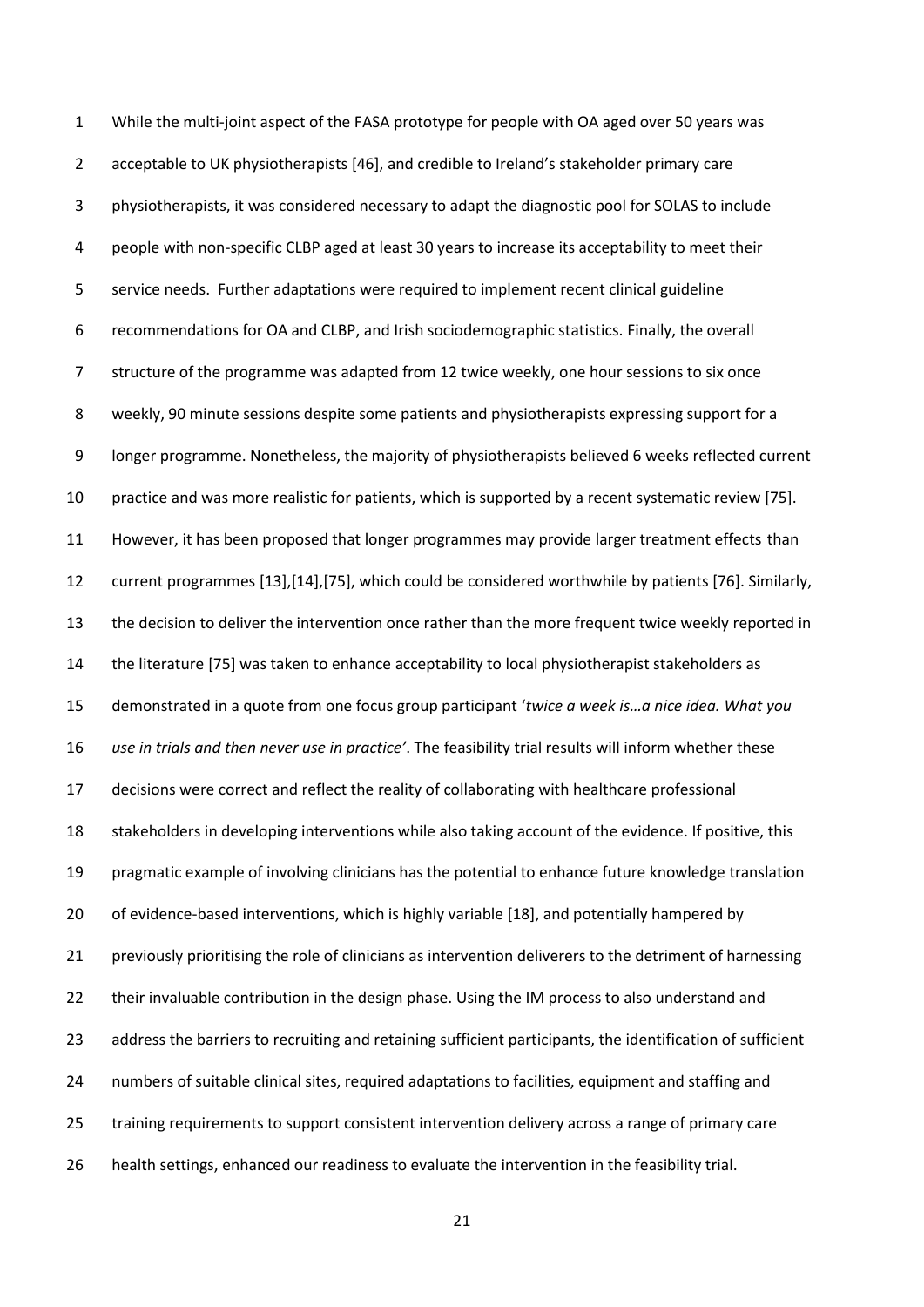As demonstrated in this paper the IM process details how accessing and using theory can be undertaken to support intervention development and implementation as highlighted in the MRC framework [20]. The application of this approach allows for meaningful analysis of the underlying 4 mechanisms that are hypothesised to affect the desired intervention outcomes, by enabling the explicit linking of intervention components to theory, which should lead to improved outcomes for the targeted populations and an enhanced potential for intervention replication [28]. Our rapid review found the majority of previous group-based SM interventions failed to report any underpinning behaviour change theory or techniques [40], reducing understanding of mechanisms of action, preventing replication and potentially contributing to their small effects [13],[75],[76]. This was compounded by the limited and variable quality of mediation studies for the target SM behaviours in OA and CLBP [48]-[51], [77] that required our pragmatic selection of behavioural determinants that could be targeted by the intervention. While self efficacy is an important determinant of physical activity in the general population and older adults with some evidence in OA and CLBP [48],[49], the more tenuous evidence for the effects of fear and catastrophizing [50], [51] on SM outcomes warrants further investigation in appropriately designed and powered prospective mediation studies [75]. Motivation was identified as a key determinant of SM behaviour and enhanced within the intervention by selecting SDT rather than other theoretical perspectives due its primary focus on an individual's need for autonomy, a core component of SM. Other prominent psychological theories identified in our literature review [40],[75], such as social cognitive theory [78](which was applied within FASA [35]), predominantly target constructs such as self efficacy, conceptually similar to competence within SDT [79], rather than autonomy. It was also considered unnecessary to include an additional behaviour change theory to target some of the other determinants, as SDT has been found to positively influence other mediators (i.e. fear) related to treatment [80], and the TDF provides a sound theoretical basis for targeting all our selected mediators. Furthermore, the evidence for the determinants of increasing participants' SM knowledge and skills exemplified in our consolidated definition and highlighted in the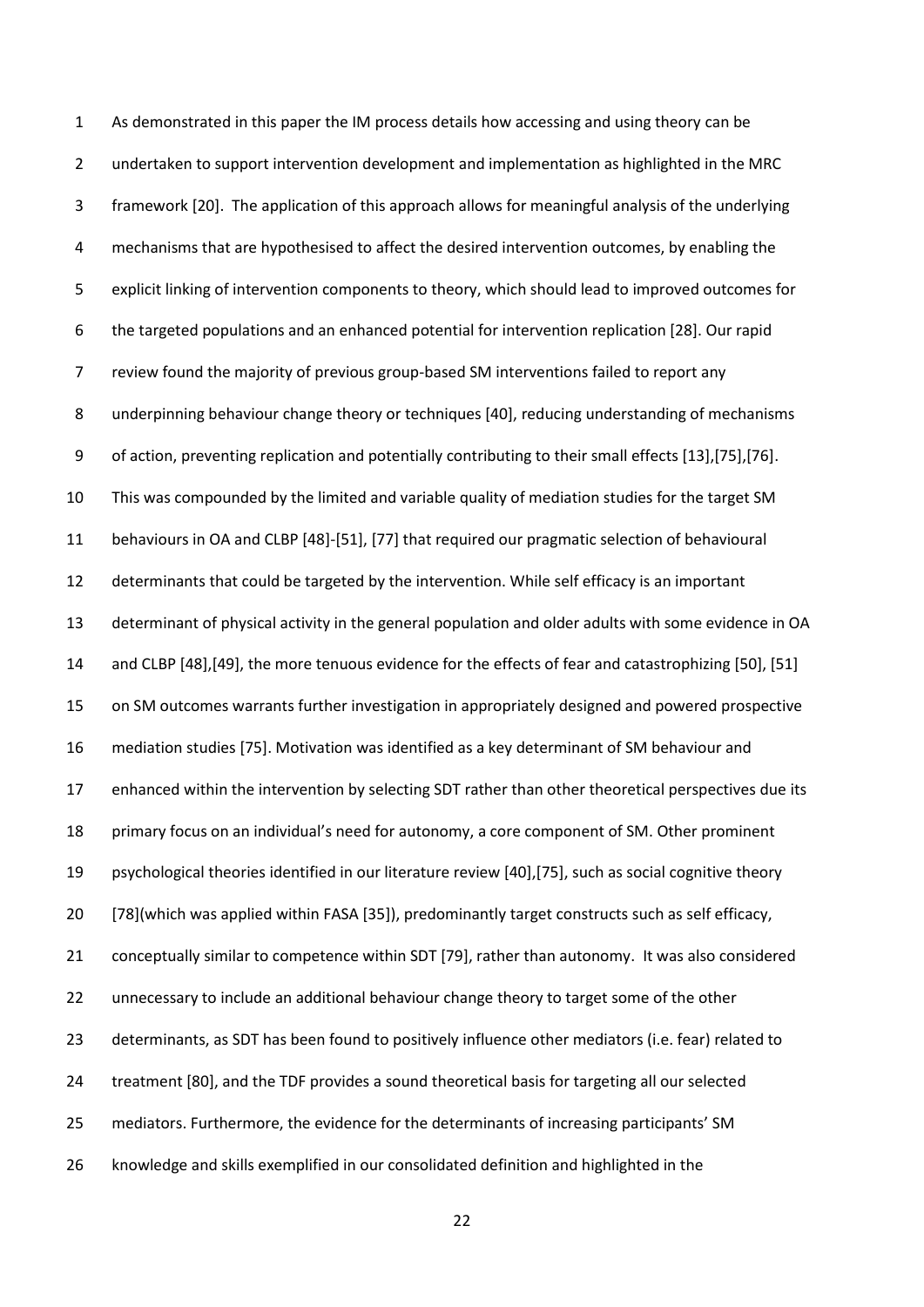physiotherapist focus groups was limited by their poor measurement in previous studies that should be addressed in future research [12],[81].

 The study is limited by comparatively less engagement with people with OA and CLBP in the intervention development process that may have increased the acceptability and sustainability of the intervention, but will be addressed in the feasibility trial [36]. While it would have been preferable to specify the target behaviours in a more detailed way, most current OA and CLBP guidelines lack specificity in relation to physical activity and dietary changes for weight management [7],[82]. Indeed, recent evidence has reported health gains in those achieving below recommended physical activity levels [83],[84], and there is general consensus that due to concerns about pain exacerbation people with chronic musculoskeletal pain should be supported to do activity according to their abilities [85],[86], as we have previously demonstrated in CLBP [87]. Nonetheless, the intervention included public health recommendations for 150 minutes of moderate intensity physical activity, as well as healthy eating and weight management guidance in addition to relevant statistics in the Irish population to promote behaviour change. While recommendations for resistance and flexibility exercises on 2 or 3 days each week [88] were conveyed to participants during SOLAS, they could have been specified more explicitly within the target behaviours without undermining autonomous motivation. In relation to the remaining SM behaviours recent trials reporting positive effects have failed to quantify the use of pain coping skills, pharmacological or non-pharmacological pain management strategies by participants thus limiting our ability to specify targets [89]-[91]. Within the feasibility trial the proportion of participants achieving recommended levels of physical activity and using the SM behaviours will be explored to allow their specification for a future definitive trial. Finally, potential socio-cultural and environmental determinants of physical activity, diet and medication adherence in the general population were not specifically addressed within our intervention due to lack of evidence [92]-[94].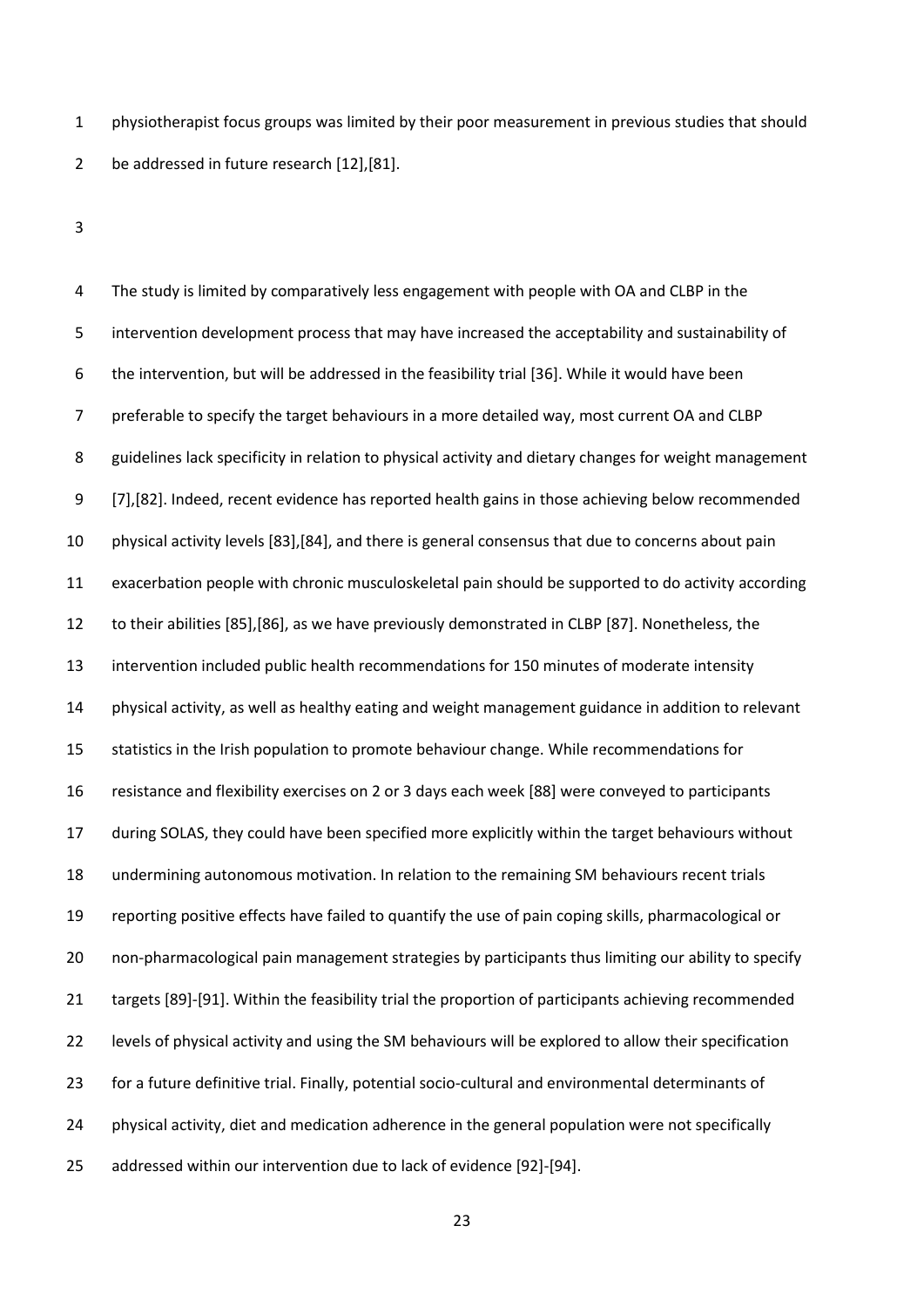## **Conclusions**

|  | This study provides a detailed example of the application of the IM approach to the development of |  |  |  |  |
|--|----------------------------------------------------------------------------------------------------|--|--|--|--|
|--|----------------------------------------------------------------------------------------------------|--|--|--|--|

a theory-driven, group-based complex intervention designed to promote self-management, for

evaluation in a feasibility trial. While IM is a time intensive collaborative process, the range of

methods and resultant high level of transparency is invaluable and allows replication by future

complex intervention and trial developers.

# **Availability of supporting data**

The data sets supporting the results of this article are included within the article and its additional

files.

# **List of abbreviations**

- IM Intervention mapping
- SM Self-management
- OA Osteoarthritis
- CLBP Chronic low back pain
- SOLAS Self-management of osteoarthritis and low back pain through activity and skills
- FASA Facilitating activity and self-management in arthritis
- MRC Medical research council
- PCCC Primary, community and continuing care
- BCT Behaviour change technique
- GP General Practitioner
- TDF Theoretical domains framework
- SDT Self-determination theory
- TENS Transcutaneous electrical nerve stimulation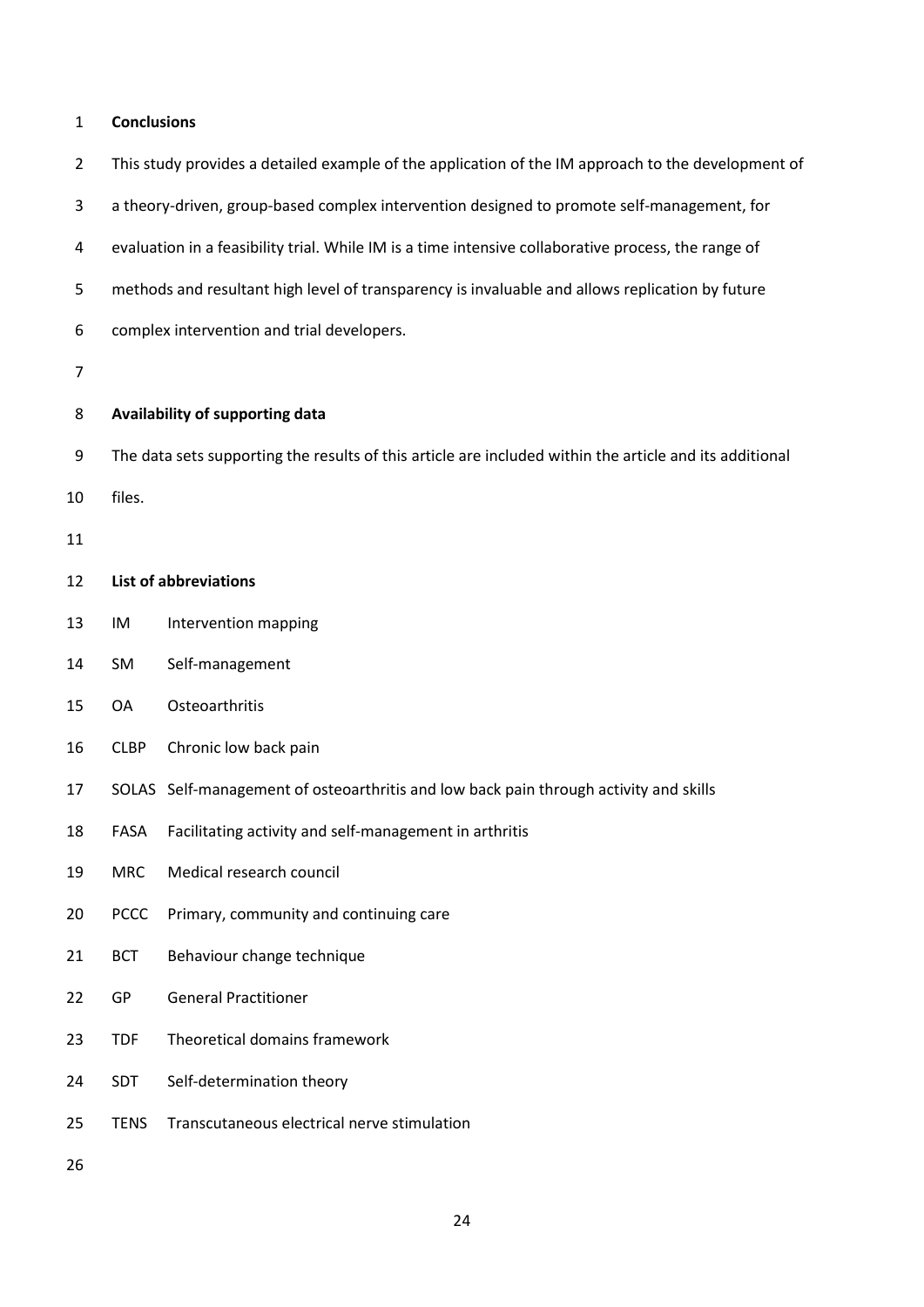#### **Competing interests**

The authors declare that they have no competing interests.

#### **Author's contributions**

 DAH conceived and designed the study, contributed to analysis and interpretation of all data, drafted and critically revised the manuscript. LCM contributed to the design, data collection, analysis and interpretation of the needs assessment and drafted an earlier version of the manuscript. DH analysed the focus group and manager interview data, and helped to draft the manuscript. AMH contributed to the design of the study, the identification of the determinants of SM behaviour, outcomes, performance objective and change objectives, and helped to critically revise the manuscript. ET contributed to the design, data collection and analysis of the patient interviews and helped to critically revise the manuscript. SMcD contributed to the design of the study, interpretation of data and helped to criticially revise the manuscript. CL contributed to the design of the behaviour change process of the intervention, and helped to critically revise the manuscript. NW contributed to the adaptation of the FASA intervention, and helped to critically revise the manuscript. SG contributed to the design and data collection of the focus group, physiotherapist and patient interview studies, interpretation of the resultant data and helped to critically revise the manuscript. JM contributed to the design of the study, interpretation of all data and helped to draft and critically revise the manuscript. All authors read and approved the final manuscript. 

# **Acknowledgements**

22 The authors wish to thank the patients and physiotherapists in the HSE primary community and continuing care services who gave their time and worked with us throughout this process, Dr Sarah Dean, Dr Lou Atkins and Alison Keogh who reviewed and provided feedback on the behaviour change technique content, and William Fox for assistance with manuscript preparation.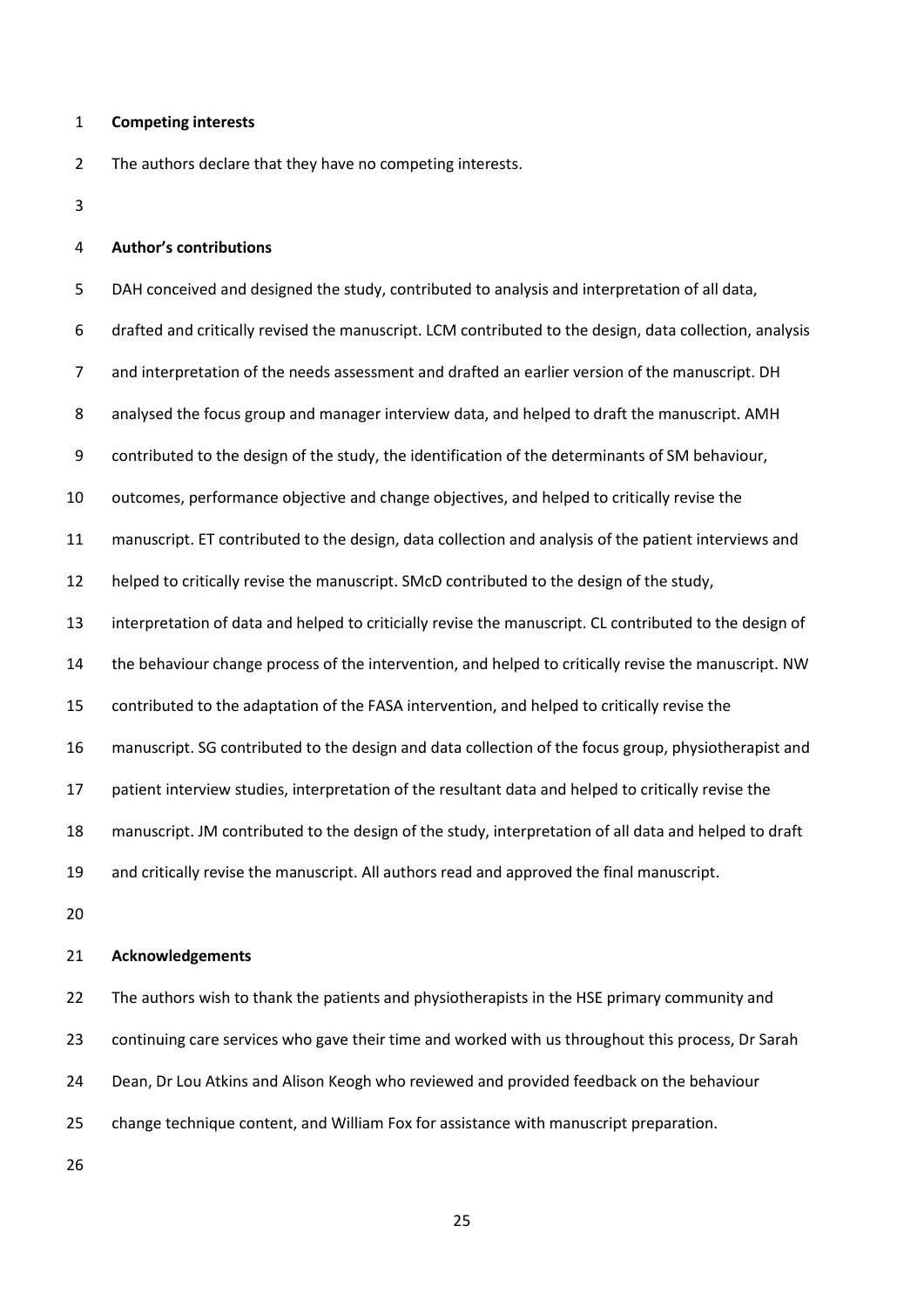- The paper presents independent research funded by the Health Research Board in Ireland through
- 2 the Health Research Awards 2012 Scheme (Grant No. HRA\_HSR/2012/24). The views expressed in
- this paper are those of the author(s) and not necessarily the Health Research Board or the Health
- Services Executive.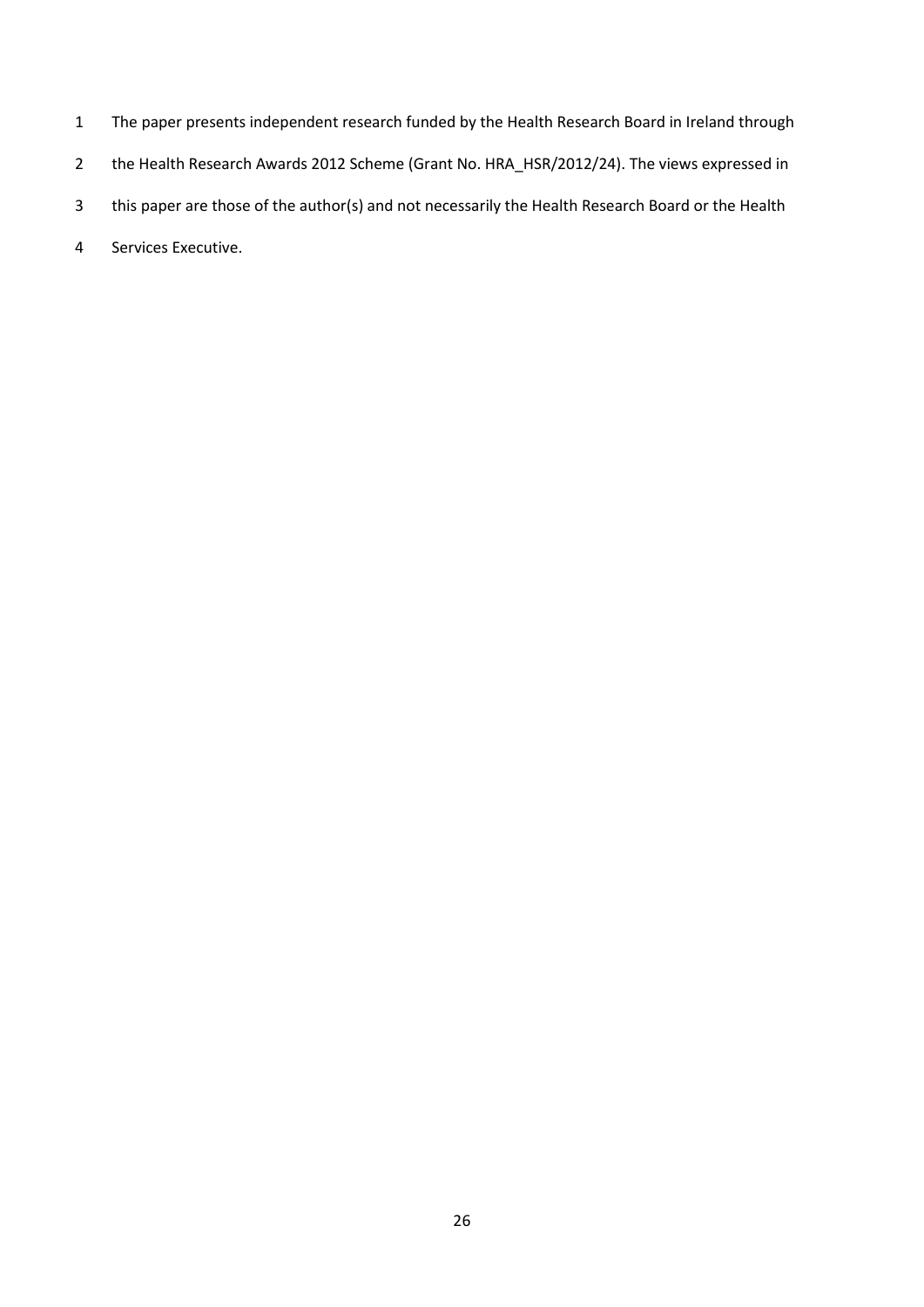#### **References**

1. Cross M, Smith E, Hoy D, Nolte S, Ackerman I, Fransen M, et al. The global burden of hip and knee osteoarthritis: estimates from the global burden of disease 2010 study. Ann Rheum Dis. 2014; doi:10.1136/annrheumdis-2013-204763.

2. Hoy D, March L, Brooks P, Blyth F, Woolf A, Bain C, et al. The global burden of low back pain: estimates from the Global Burden of Disease 2010 study. Ann Rheum Dis. 2014; doi:10.1136/annrheumdis-2013-204428.

3. Nolan A, O'Regan C, Dooley C, Wallace D, Hever A, Cronin H, et al. The over 50s in a changing Ireland: Economic circumstances, health and well-being. Dublin, Trinity College: The Irish Longitudinal Study on Ageing; 2014.

4. Fernandes L, Hagen KB, Bijlsma JW, Andreassen O, Christensen P, Conaghan PG, et al. EULAR recommendations for the non-pharmacological core management of hip and knee osteoarthritis. Ann Rheum Dis. 2013; doi:10.1136/annrheumdis-2012-202745.

5. McAlindon TE, Bannuru RR, Sullivan MC, Arden NK, Berenbaum F, Bierma-Zeinstra SM, et al. OARSI guidelines for the non-surgical management of knee osteoarthritis. Osteoarthritis Cartilage. 2014; doi:10.1016/j.joca.2014.01.003.

6. National Institute for Health and Care Excellence: CG177 - Osteoarthritis: care and management. 2014[. www.nice.org.uk/cg177.](http://www.nice.org.uk/cg177) Accessed 10 June 2015.

7. Savigny P, Watson P, Underwood M. Early management of persistent non-specific low back pain: summary of NICE guidance. BMJ. 2009; doi:10.1136/bmj.b1805.

8. Department of Health and Children. Supporting people with long term conditions: an NHS and social care model to support local innovation and integration. Department of Health Leeds. 2005.

9. Health Service Executive (HSE): Framework for self-management support, long-term health

conditions: HSE National Advocacy Unit; 2012. [http://health.gov.ie/wp-](http://health.gov.ie/wp-content/uploads/2014/03/tackling_chronic_disease.pdf%20Accessed%2010%20March%202014)

[content/uploads/2014/03/tackling\\_chronic\\_disease.pdf Accessed 10 March 2014.](http://health.gov.ie/wp-content/uploads/2014/03/tackling_chronic_disease.pdf%20Accessed%2010%20March%202014)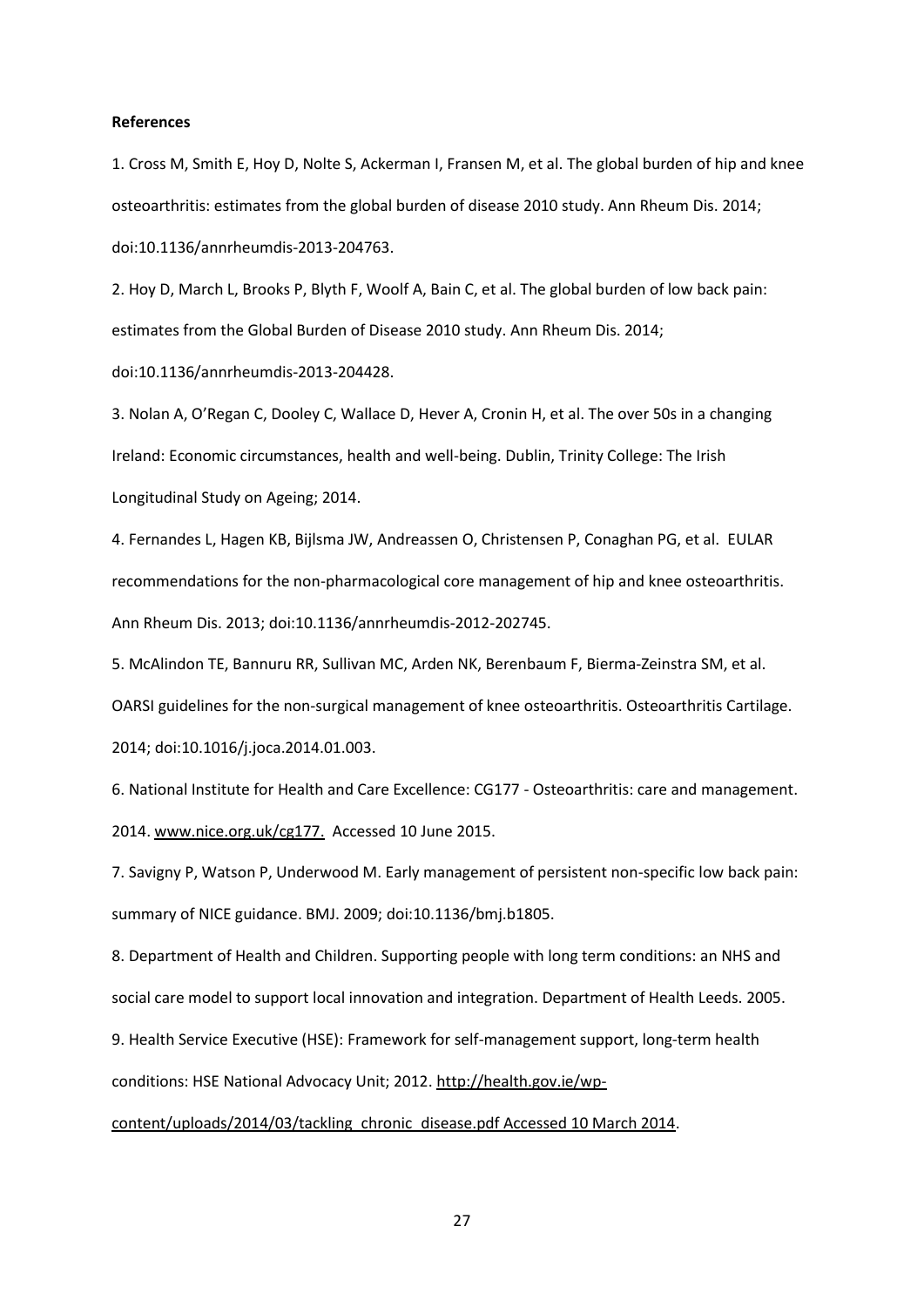10. Naylor C, Imison C, Goodman N, Buck D, Curry N, Addicott R. Transforming our health care system. Ten priorities for commissioners. Kings Fund; 2011.

11. O'Donoghue G, Cunningham C, Murphy F, Woods C, Aagaard-Hansen J. Assessment and management of risk factors for the prevention of lifestyle-related disease: a cross-sectional survey of current activities, barriers and perceived training needs of primary care physiotherapists in the Republic of Ireland. Physiotherapy. 2014; doi: 10.1016/j.physio.2013.10.004.

12. Toomey E, Currie-Murphy L, Matthews J, Hurley DA. The effectiveness of physiotherapistdelivered group education and exercise interventions to promote self-management for people with osteoarthritis and chronic low back pain: a rapid review part I. Man Ther. 2015;

doi:10.1016/j.math.2014.10.013.

13. Kroon FP, van der Burg LR, Buchbinder R, Osborne RH, Johnston RV, Pitt V. Self-management education programmes for osteoarthritis. Cochrane Database Syst Rev. 2014; doi:

10.1002/14651858.

14. Taylor SJC, Pinnock H, Epiphaniou E, Pearce G, Parke HL, Schwappach A, et al. A rapid synthesis of the evidence on interventions supporting self-management for people with long-term conditions: PRISMS - Practical systematic Review of Self-Management Support for long-term conditions. Health Serv Del Res. 2014.

15. Department of Health and Children. Primary care: A new direction; quality and fairness-a health system for you; health strategy: Dublin (Ireland): The Stationery Office; 2001.

16. Health Service Executive: HSE Transformation Programme ... to enable people live healthier and more fulfilled lives. Easy access - public confidence - staff pride: Health Service Executive Population Health Strategy; 2008.

[www.hse.ie/eng/about/who/population\\_health/population\\_health\\_approach/population\\_health\\_st](http://www.hse.ie/eng/about/who/population_health/population_health_approach/population_health_strategy_july_2008.pdf) [rategy\\_july\\_2008.pdf.](http://www.hse.ie/eng/about/who/population_health/population_health_approach/population_health_strategy_july_2008.pdf) Accessed 10 March 2014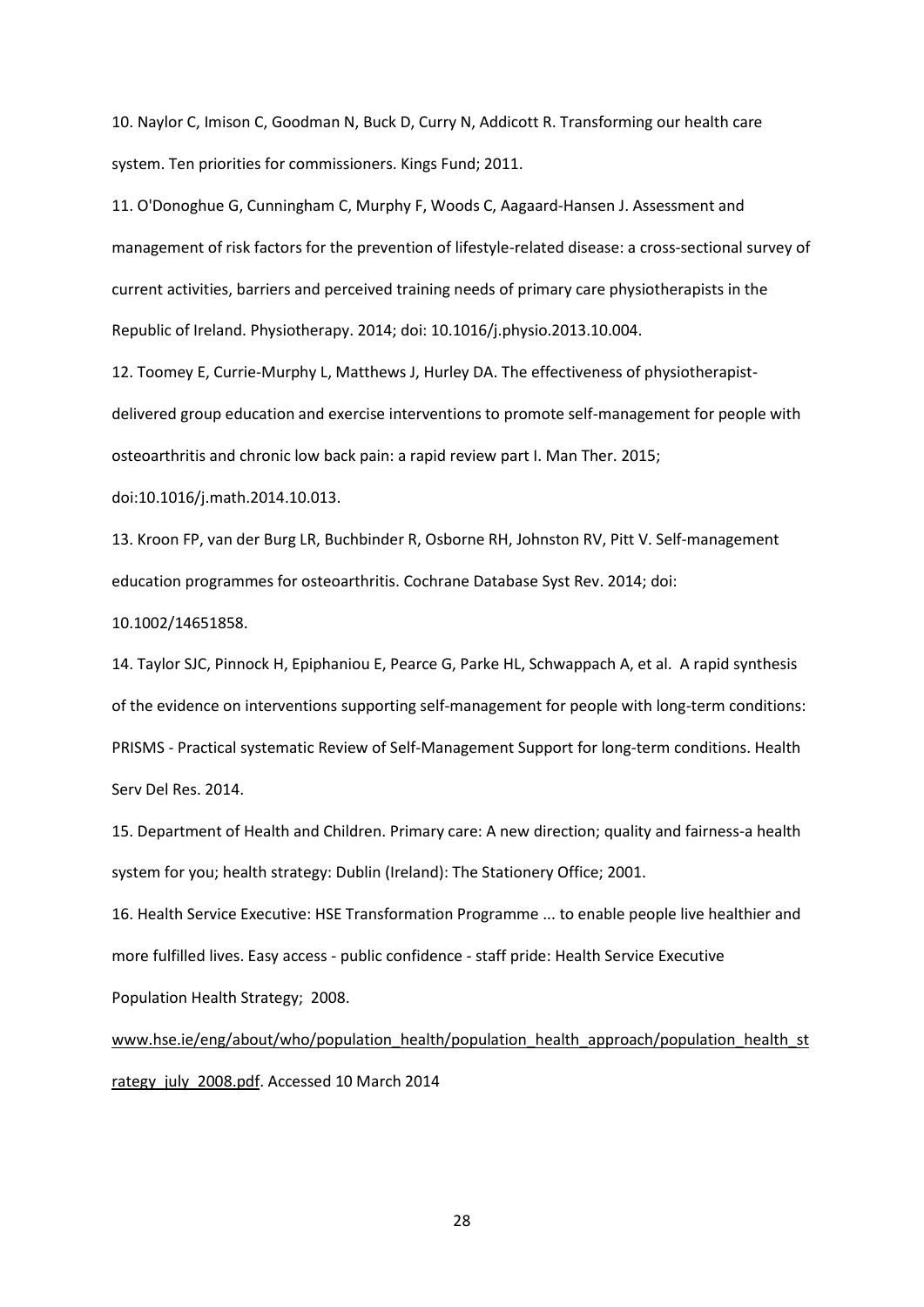17. McMahon S, Cusack T, O'Donoghue G. Barriers and facilitators to providing undergraduate physiotherapy clinical education in the primary care setting: a three-round Delphi study. Physiotherapy. 2014; doi:10.1016/j.physio.2013.04.006.

18. Lau R, Stevenson F, Ong BN, Dziedzic K, Eldridge S, Everitt H, et al. Addressing the evidence to practice gap for complex interventions in primary care: a systematic review of reviews protocol. BMJ Open. 2014; doi:10.1136/bmjopen-2014-005548.

19. Carnes D, Homer KE, Miles CL, Pincus T, Underwood M, Rahman A, et al. Effective delivery styles and content for self-management interventions for chronic musculoskeletal pain: a systematic literature review. Clin J Pain. 2012; doi:10.1097/AJP.0b013e31822ed2f3.

20. Craig P, Dieppe P, Macintyre S, Michie S, Nazareth I, Petticrew M, et al. Developing and evaluating complex interventions: the new Medical Research Council guidance. BMJ. 2008; doi:10.1136/bmj.a1655.

21. Courneya KS. Efficacy, effectiveness, and behavior change trials in exercise research. Int J Behav Nutr Phys. 2010;7:81.

22. Dziedzic KS, Healey EL, Porcheret M, Ong BN, Main CJ, Jordan KP, et al. Implementing the NICE osteoarthritis guidelines: a mixed methods study and cluster randomised trial of a model osteoarthritis consultation in primary care--the Management of OsteoArthritis In Consultations (MOSAICS) study protocol. Implement Sci. 2014; doi:10.1186/s13012-014-0095-y.

23. Prestwich A, Sniehotta FF, Whittington C, Dombrowski SU, Rogers L, Michie S. Does theory influence the effectiveness of health behavior interventions? Meta-analysis. Health Psychol. 2014; doi:10.1037/a0032853.

24. Hoddinott P, Allan K, Avenell A, Britten J. Group interventions to improve health outcomes: a framework for their design and delivery. BMC Public Health. 2010; doi:10.1186/1471-2458- 10-800.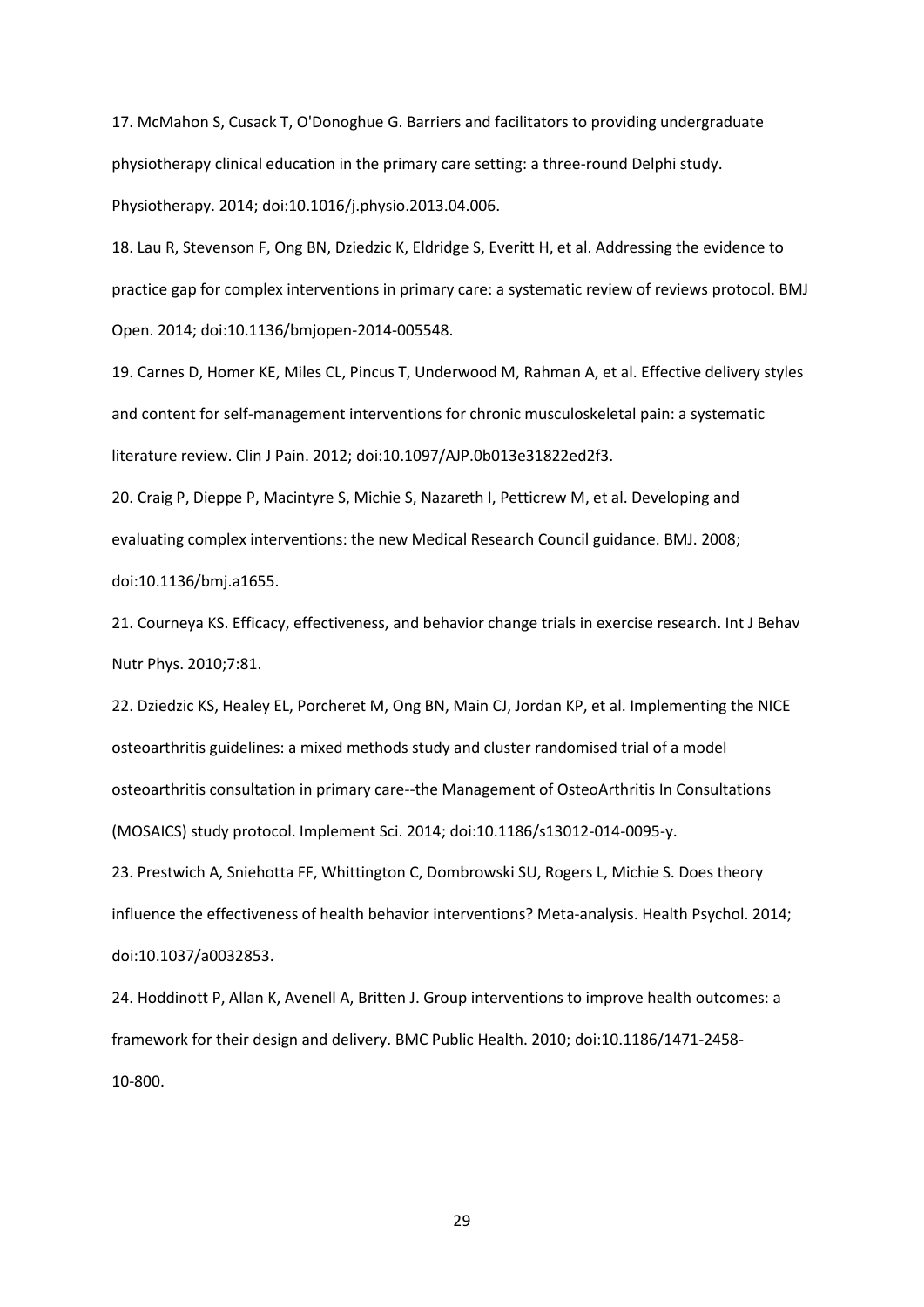25. Campbell M, Fitzpatrick R, Haines A, Kinmonth AL, Sandercock P, Spiegelhalter D, et al. Framework for design and evaluation of complex interventions to improve health. BMJ. 2000; doi:10.1136/bmj.321.7262.694.

26. Hoffmann TC, Glasziou PP, Boutron I, Milne R, Perera R, Moher D, et al. Better reporting of interventions: template for intervention description and replication (TIDieR) checklist and guide. BMJ. 2014; doi:10.1136/bmj.g1687.

27. Moore GF, Audrey S, Barker M, Bond L, Bonell C, Hardeman W, et al. Process evaluation of complex interventions: Medical Research Council guidance. BMJ. 2015; doi:10.1136/bmj.h1258. 28. French SD, Green SE, O'Connor DA, McKenzie JE, Francis JJ, Michie S, et al. Developing theoryinformed behaviour change interventions to implement evidence into practice: a systematic approach using the Theoretical Domains Framework. Implement Sci. 2012; doi:10.1186/1748-5908- 7-38.

29. Mohler R, Bartoszek G, Meyer G. Quality of reporting of complex healthcare interventions and applicability of the CReDECI list - a survey of publications indexed in PubMed. BMC Med Res Methodol. 2013; doi:10.1186/1471-2288-13-125.

30. Farquhar MC, Ewing G, Booth S. Using mixed methods to develop and evaluate complex interventions in palliative care research. Palliative Med. 2011; doi:10.1177/0269216311417919.

31. Aventin A, Lohan M, O'Halloran P, Henderson M. Design and development of a film-based intervention about teenage men and unintended pregnancy: applying the Medical Research Council framework in practice. Eval Program Plann. 2015;49:19-30.

32. Bartholomew LK, Parcel GS, Kok G, Gottlieb NH. Planning health promotion programs: an intervention mapping approach. 3<sup>rd</sup> ed. San Francisco: Jossey Bass; 2011.

33. Vermeulen SJ, Anema JR, Schellart AJ, van Mechelen W, van der Beek AJ. Intervention mapping for development of a participatory return-to-work intervention for temporary agency workers and unemployed workers sick-listed due to musculoskeletal disorders. BMC Public Health. 2009; doi:10.1186/1471-2458-9-216.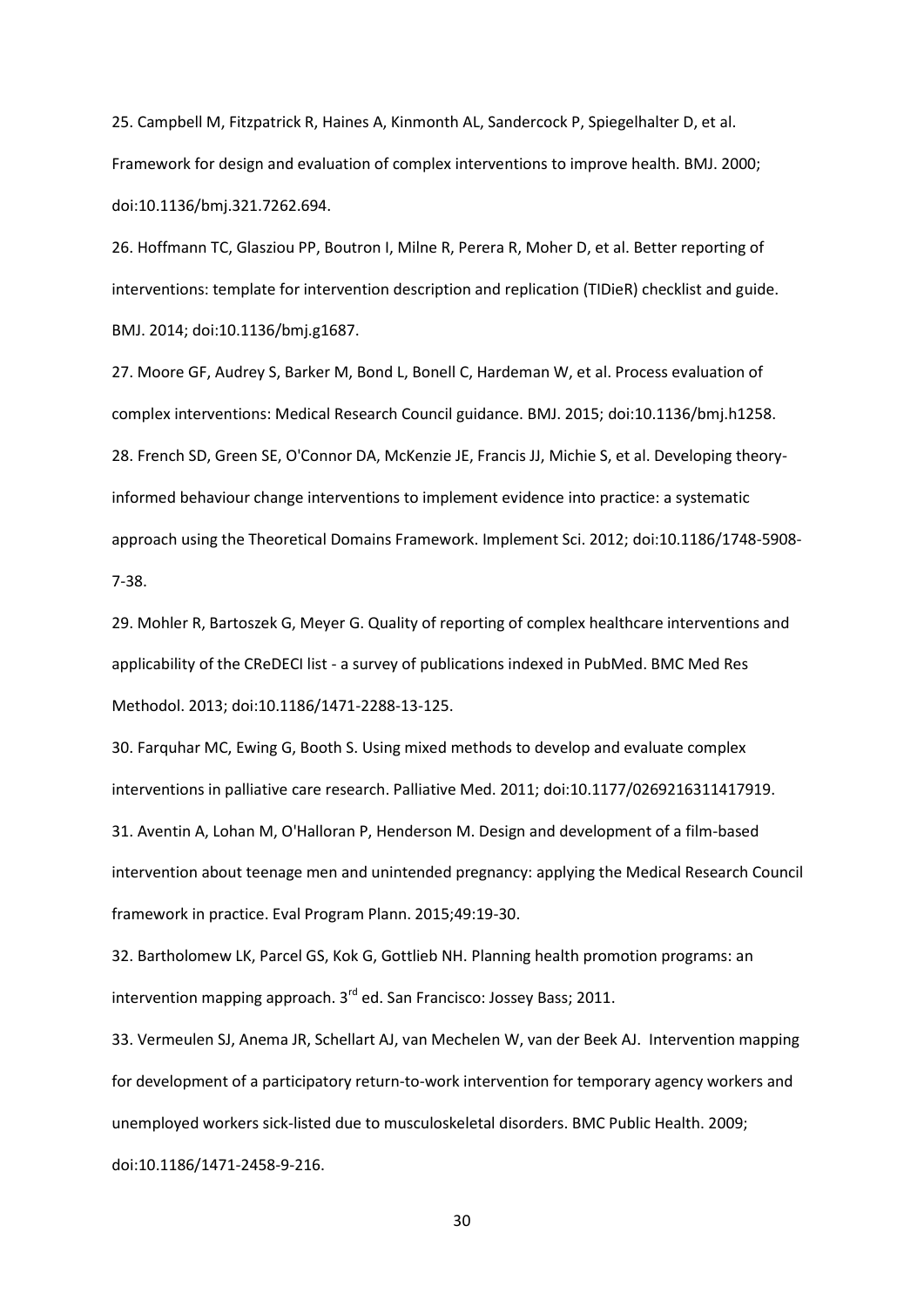34. Detaille SI, van der Gulden JW, Engels JA, Heerkens YF, van Dijk FJ. Using intervention mapping (IM) to develop a self-management programme for employees with a chronic disease in the Netherlands. BMC Public Health. 2010; doi:10.1186/1471-2458-10-353.

35. Walsh N, Cramp F, Palmer S, Pollock J, Hampson L, Gooberman-Hill R, et al. Exercise and selfmanagement for people with chronic knee, hip or lower back pain: a cluster randomised controlled trial of clinical and cost-effectiveness. Study protocol. Physiotherapy. 2013; doi:

10.1016/j.physio.2012.09.002

36. Hurley DA, Hall AM, Currie-Murphy L, Pincus T, Kamper S, Maher C, et al. Theory-driven groupbased complex intervention to support self-management of osteoarthritis and low back pain in primary care physiotherapy: protocol for a cluster randomised controlled feasibility trial (SOLAS). BMJ Open. 2016; doi: 10.1136/bmjopen-2015-010728.

37. Central Statistics Office. Population classified by area. Government of Ireland, 2012. [www.cso.ie](http://www.cso.ie/) Accessed 20 July 2014.

38. Braun V, Clarke V. Using thematic analysis in psychology. Qual Res Psychol. 2006;

doi:10.1191/1478088706qp063oa.

39. Cane J, O'Connor D, Michie S. Validation of the theoretical domains framework for use in behaviour change and implementation research. Implement Sci. 2012; doi: 10.1186/1748-5908-7-37. 40. Keogh A, Tully MA, Matthews J, Hurley DA. A review of behaviour change theories and techniques used in group based self-management programmes for chronic low back pain and arthritis. Man Ther. 2015; doi:10.1016/j.math.2015.03.014.

41. Michie S, West R, Campbell R, Brown J, Gainforth H. ABC of behaviour change theories. An essential resource for researchers, policy makers and practitioners. United Kingdom: Silverback Publishing; 2014.

42. Michie S, Richardson M, Johnston M, Abraham C, Francis J, Hardeman W, et al. The behavior change technique taxonomy (v1) of 93 hierarchically clustered techniques: building an international consensus for the reporting of behavior change interventions. Ann Behav Med. 2013;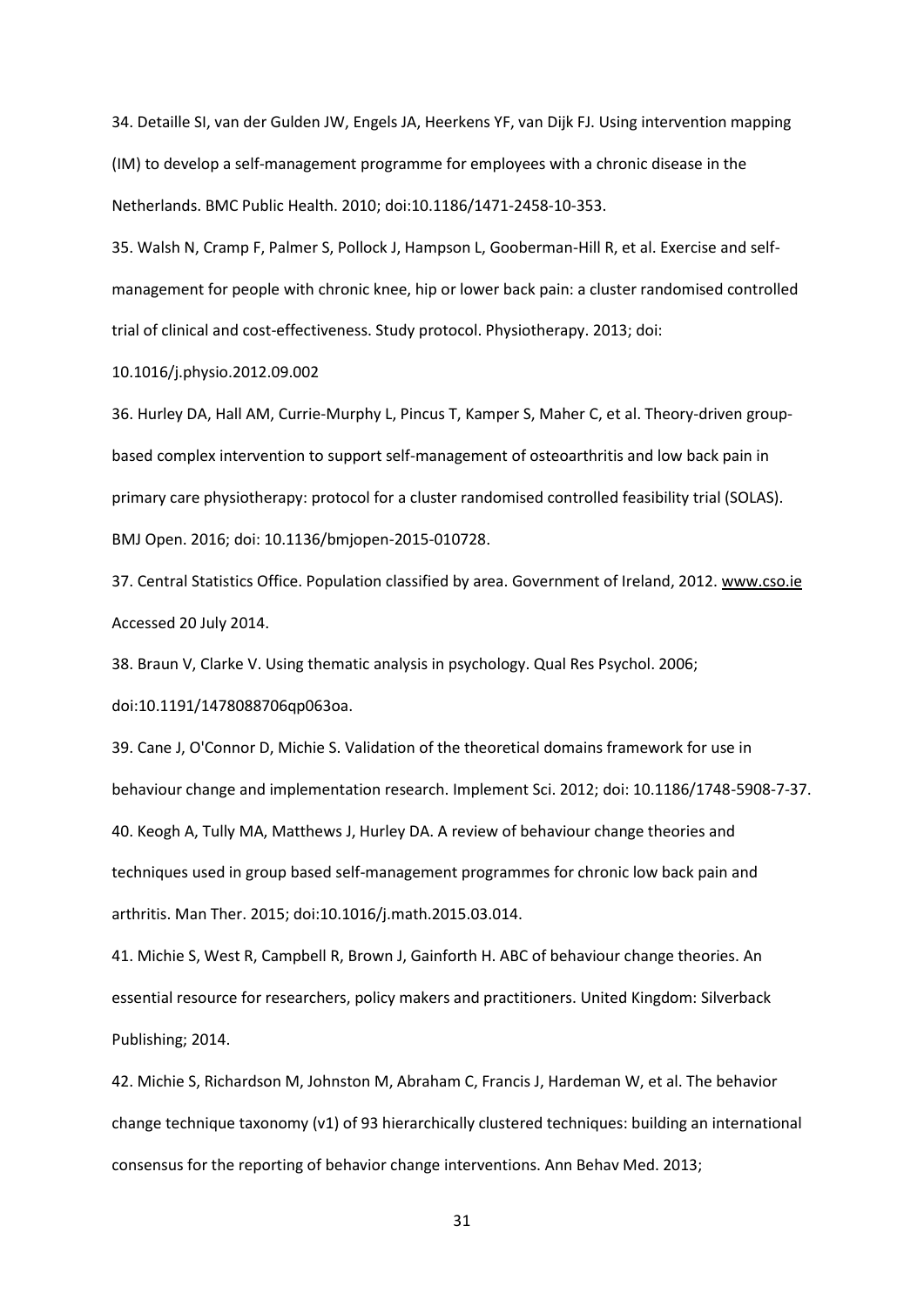doi:10.1007/s12160-013-9486-6.

43. Michie S, Johnton M, Francis J, Hardeman W, Eccles M. From theory to intervention: mapping theoretically derived behavioural determinants to behaviour change techniques. Appl Psychol Int Rev. 2008; doi:10.1111/j.1464-0597.2008.00341.x4651858.CD008963.pub2.

44. Michie S, Atkins L, West R. The behaviour change wheel: a guide to designing interventions. United Kingdom: Silverback Publishing; 2015.

45. Hurley MV, Walsh NE, Mitchell H, Nicholas J, Patel A. Long-term outcomes and costs of an integrated rehabilitation program for chronic knee pain: A pragmatic, cluster randomized, controlled trial. Arthritis Care Res (Hoboken). 2012; doi: 10.1002/acr.20642.

46. Patel G, Walsh N, Gooberman‐Hill R. Managing osteoarthritis in primary care: exploring healthcare professionals' views on a multiple‐joint intervention designed to facilitate self‐ management. Musculoskel Care. 2014; doi:10.1002/msc.1074.

47. Delitto A, George SZ, Van Dillen LR, Whitman JM, Sowa G, Shekelle P et al. Low back pain. J Orthop Sports Phys Ther. 2012; doi:10.2519/jospt.2012.0301.

48. Mansell G, Kamper SJ, Kent P. Why and how back pain interventions work: What can we do to find out? Best Pract Res Clin Rheumatol. 2013; doi: 10.1016/j.berh.2013.10.001.

49. Miles CL, Pincus T, Carnes D, Homer KE, Taylor SJC, Bremner SA, et al. Can we identify how

programmes aimed at promoting self-management in musculoskeletal pain work and who benefits?

a systematic review of sub-group analysis within RCTs. Eur J Pain. 2011;

doi:10.1016/j.ejpain.2011.01.016.

50. Wertli MM, Burgstaller JM, Weiser S, Steurer J, Kofmehl R, Held U. Influence of catastrophizing on treatment outcome in patients with nonspecific low back pain. Spine. 2014; doi:

10.1097/BRS.0000000000000110.

51. Lee H, Hubscher M, Moseley GL, Kamper SJ, Traeger AC, Mansell G, et al. How does pain lead to disability? A systematic review and meta-analysis of mediation studies in people with back and neck pain. Pain. 2015; doi: 10.1097/j.pain.0000000000000146.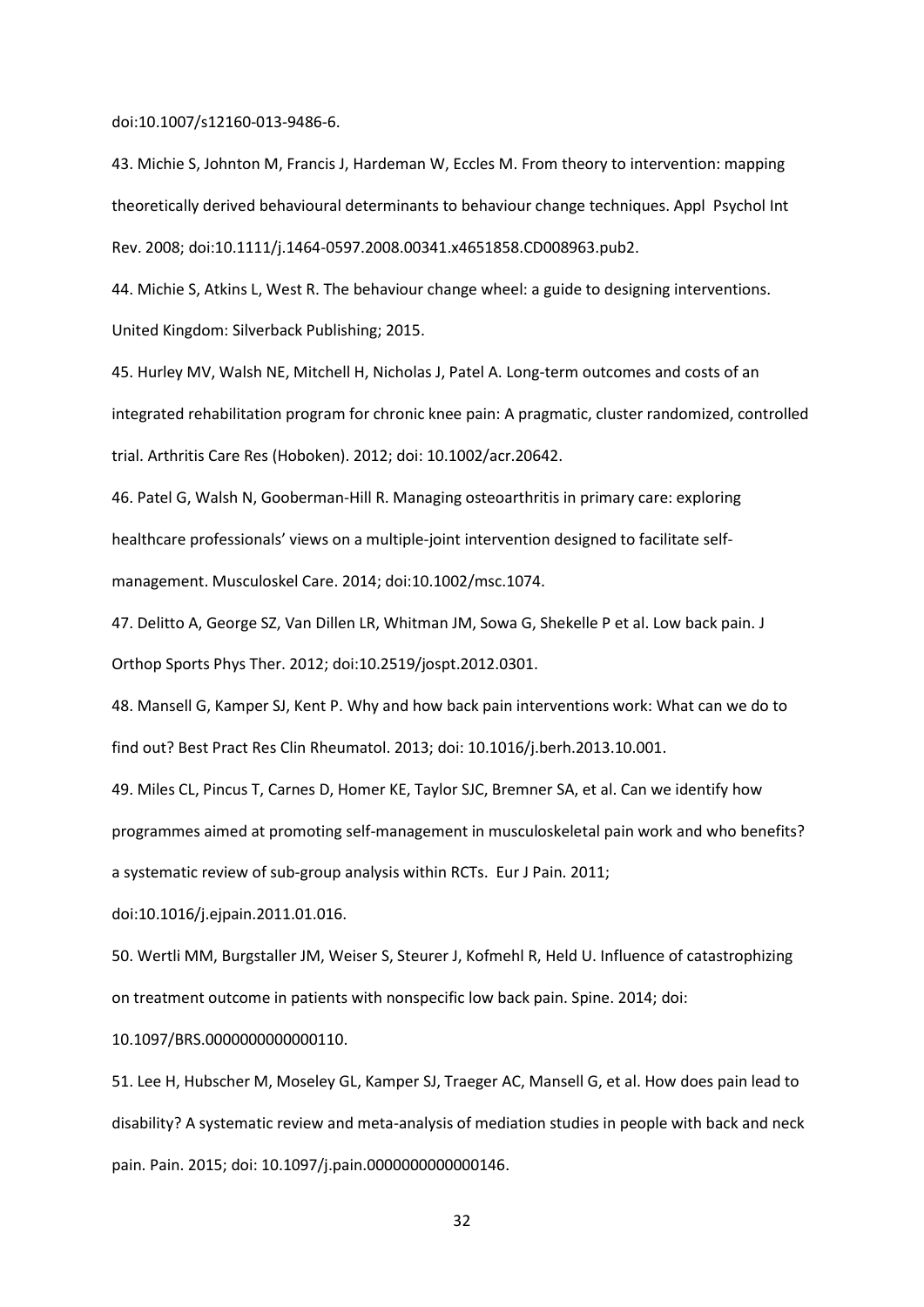52. Guerin S, Hennessy E. Pupils' definitions of bullying. Eur J Psychol Educ. 2002;17:249-61.

53. Peek K, Sanson-Fisher R, Mackenzie L, Carey M. Interventions to aid patient adherence to physiotherapist prescribed self-management strategies: a systematic review. Physiotherapy. 2015; doi:10.1016/j.physio.2015.10.003.

54. Hall AM, Kamper SJ, Hernon M, Hughes K, Kelly G, Lonsdale C, et al. Measurement tools for adherence to non-pharmacologic self-management treatment for chronic musculoskeletal conditions: a systematic review. Arch Phys Med Rehabil. 2015; doi: 10.1016/j.apmr.2014.07.405. 55. Ryan RM, Deci EL. Self-determination theory and the facilitation of intrinsic motivation, social development, and well-being. Am Psychol. 2000; doi:10.1037/0003-066x.55.1.68. 56. Ng JYY, Ntoumanis N, Thogersen-Ntoumani C, Deci EL, Ryan RM, Duda JL, et al. Selfdetermination theory applied to health contexts: a meta-analysis. Perspect Psychol Sci. 2012;

doi:10.1177/1745691612447309.

57. Delamater AM. Improving patient adherence. Clin Diabetes. 2006;24:71–77.

58. Hsu YT, Buckworth J, Focht BC, O'Connell AA. Feasibility of a self-determination theory-based exercise intervention promoting healthy at every size with sedentary overweight women: Project CHANGE. Psychol Sport Exerc. 2013;14:283-92.

59. Moustaka FC, Vlachopoulos SP, Kabitsis C, Theodorakis Y. Effects of an autonomy-supportive exercise instructing style on exercise motivation, psychological well-being, and exercise attendance in middle-age women. J Phys Act Health. 2012;9:138-50.

60. Silva MN, Vieira PN, Coutinho SR, Minderico CS, Matos MG, Sardinha LB, et al. Using selfdetermination theory to promote physical activity and weight control: a randomized controlled trial in women. J Behav Med. 2010; doi:10.1007/s10865-009-9239-y.

61. Silva MN, Marques MM, Teixeira PJ. Testing theory in practice: The example of selfdetermination theory-based interventions. Eur Health Psychol. 2014;16:171-80.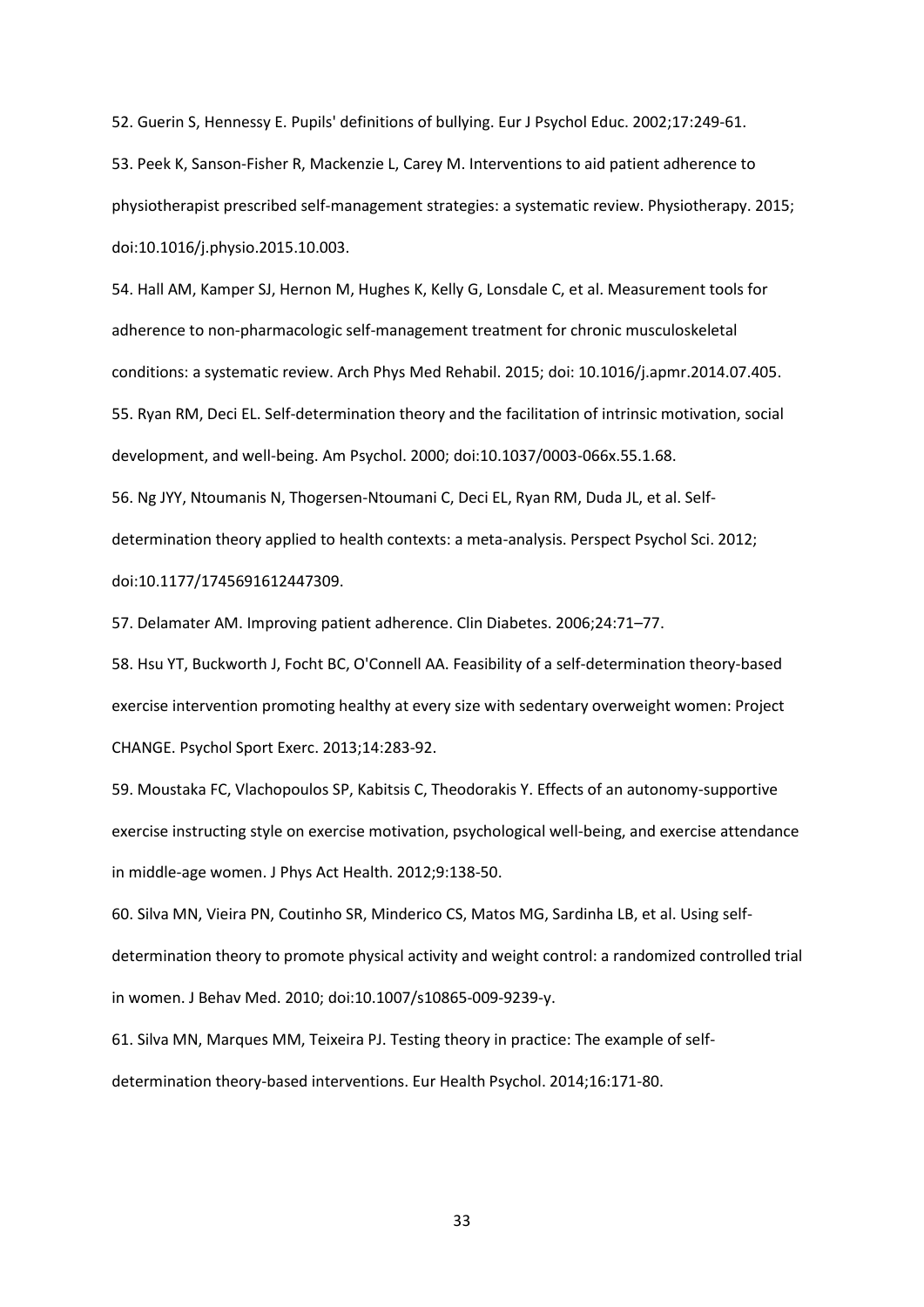62. Knittle K, De Gucht V, Hurkmans E, Peeters A, Ronday K, Maes S, et al. Targeting motivation and self-regulation to increase physical activity among patients with rheumatoid arthritis: a randomised controlled trial. Clin Rheumatol. 2015; doi:10.1007/s10067-013-2425-x.

63. Williams GC, Grow VM, Freedman ZR, Ryan RM, Deci EL. Motivational predictors of weight loss and weight-loss maintenance. J Pers Soc Psychol. 1996;70:115-26.

64. Williams GC, Rodin GC, Ryan RM, Grolnick WS, Deci EL. Autonomous regulation and long-term medication adherence in adult outpatients. Health Psychol. 1998;17:269-76.

65. Williams GC, McGregor HA, Zeldman A, Freedman ZR, Deci EL. Testing a self-determination theory process model for promoting glycemic control through diabetes self-management. Health Psychol. 2004;23:58-66.

66. Lonsdale C, Hall AM, Williams GC, McDonough SM, Ntoumanis N, Murray A, et al.

Communication style and exercise compliance in physiotherapy (CONNECT). A cluster randomized controlled trial to test a theory-based intervention to increase chronic low back pain patients' adherence to physiotherapists' recommendations: study rationale, design, and methods. BMC Musculoskel Dis. 2012; doi:10.1186/1471-2474-13-104.

67. Matthews J, Hall AM, Hernon M, Murray A, Jackson B, Taylor I, et al. A brief report on the development of a theoretically-grounded intervention to promote patient autonomy and selfmanagement of physiotherapy patients: face validity and feasibility of implementation. BMC Health Serv Res. 2015; doi:10.1186/s12913-015-0921-1.

68. Murray A, Hall AM, Williams GC, McDonough SM, Ntoumanis N, Taylor IM, et al. Effect of a selfdetermination theory–based communication skills training program on physiotherapists' psychological support for their patients with chronic low back pain: a randomized controlled trial. Arch Phys Med Rehabil. 2015; doi:10.1016/j.apmr.2014.11.007.

69. Su Y, Reeve J. A meta-analysis of the effectiveness of intervention programs designed to support autonomy. Educ Psychol Rev. 2011;23:159-188.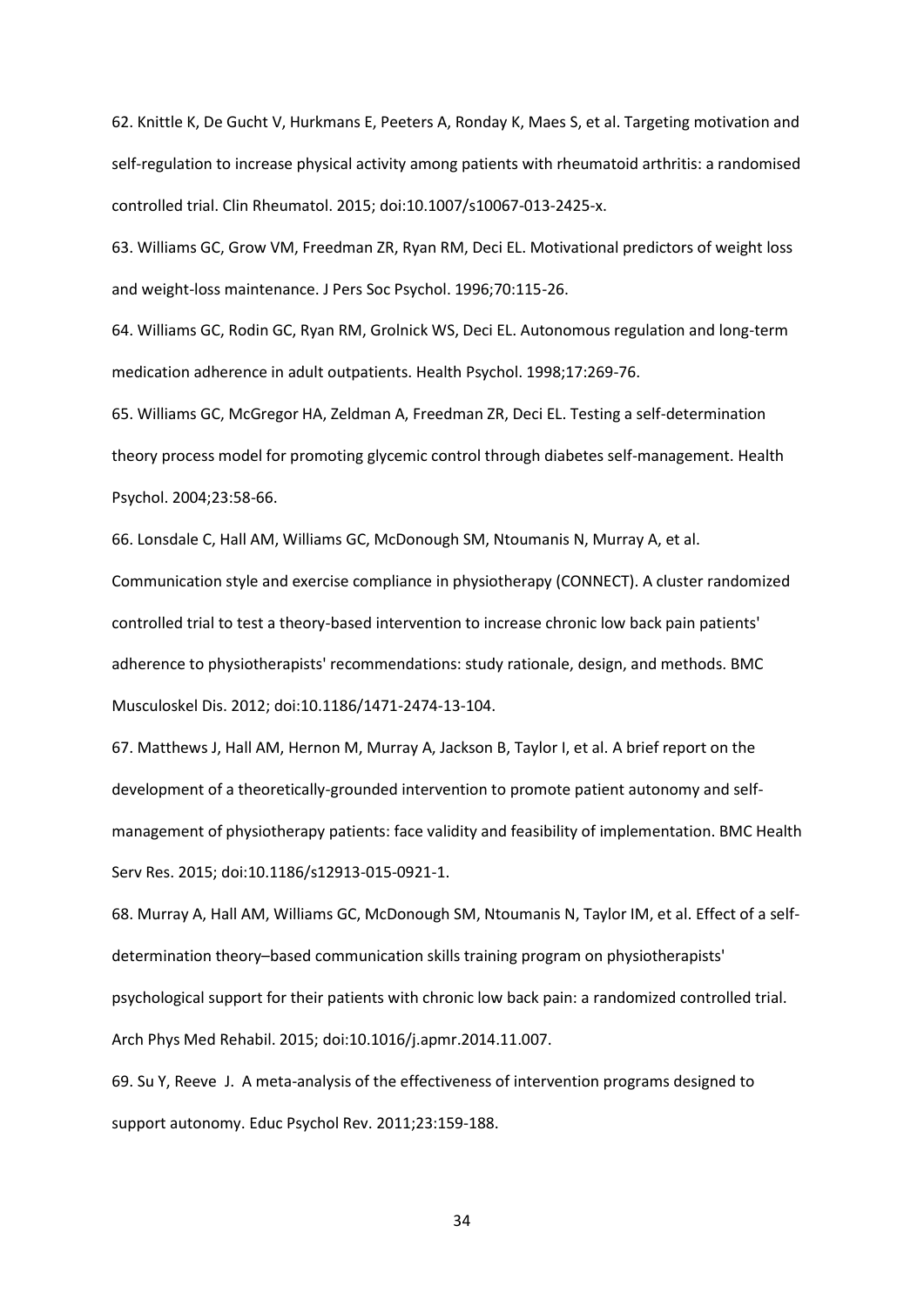70. Bowen DJ, Kreuter M, Spring B, Cofta-Woerpel L, Linnan L, Weiner D, et al. How we design feasibility studies. Am J Prev Med. 2009; doi:10.1016/j.amepre.2009.02.002.

71. Nolte S, Osborne RH. A systematic review of outcomes of chronic disease self-management interventions. Qual Life Res. 2013;22:1805-16.

72. Nolte S, Elsworth GR, Newman S, Osborne RH. Measurement issues in the evaluation of chronic disease self-management programs. Qual Life Res. 2013;22:1655-64.

73. Toomey E, Matthews J, Guerin S, Hurley DA. Development of a feasible implementation fidelity protocol within a complex physiotherapy-led self-management intervention. Phys Ther. 2016. [Epub ahead of print]

74. Yamato TP, Maher CG, Saragiotto BT, Moseley AM, Hoffmann TC, Elkins MR. The TIDieR checklist will benefit the physiotherapy profession. J Physiother. 2016; doi: 10.1016/j.jphys.2016.02.015. 75. Du S, Yuan C, Xiao X, Chu J, Qiu Y, Qian H. Self-management programs for chronic

musculoskeletal pain conditions: a systematic review and meta-analysis. Patient Educ Couns. 2011; doi: 10.1016/j.pec.2011.02.021.

76. Oliveira VC, Ferreira PH, Maher CG, Pinto RZ, Refshauge KM, Ferreira ML. Effectiveness of selfmanagement of low back pain: systematic review with meta-analysis. Arthritis Care Res (Hoboken). 2012; doi: 10.1002/acr.21737.

77. Mansell G, Hill JC, Kamper SJ, Kent P, Main C, van der Windt DA. How can we design low back pain intervention studies to better explain the effects of treatment? Spine. 2014; doi:10.1097/BRS.0000000000000144.

78. Bandura A. Social foundations of thought and action: a social cognitive theory. New Jersey: Prentice-Hall; 1986.

79. Patrick H, Williams GC. Self-determination theory: its application to health behavior and complementarity with motivational interviewing. Int J Behav Nutr Phys Act. 2012; doi: 10.1186/1479-5868-9-18.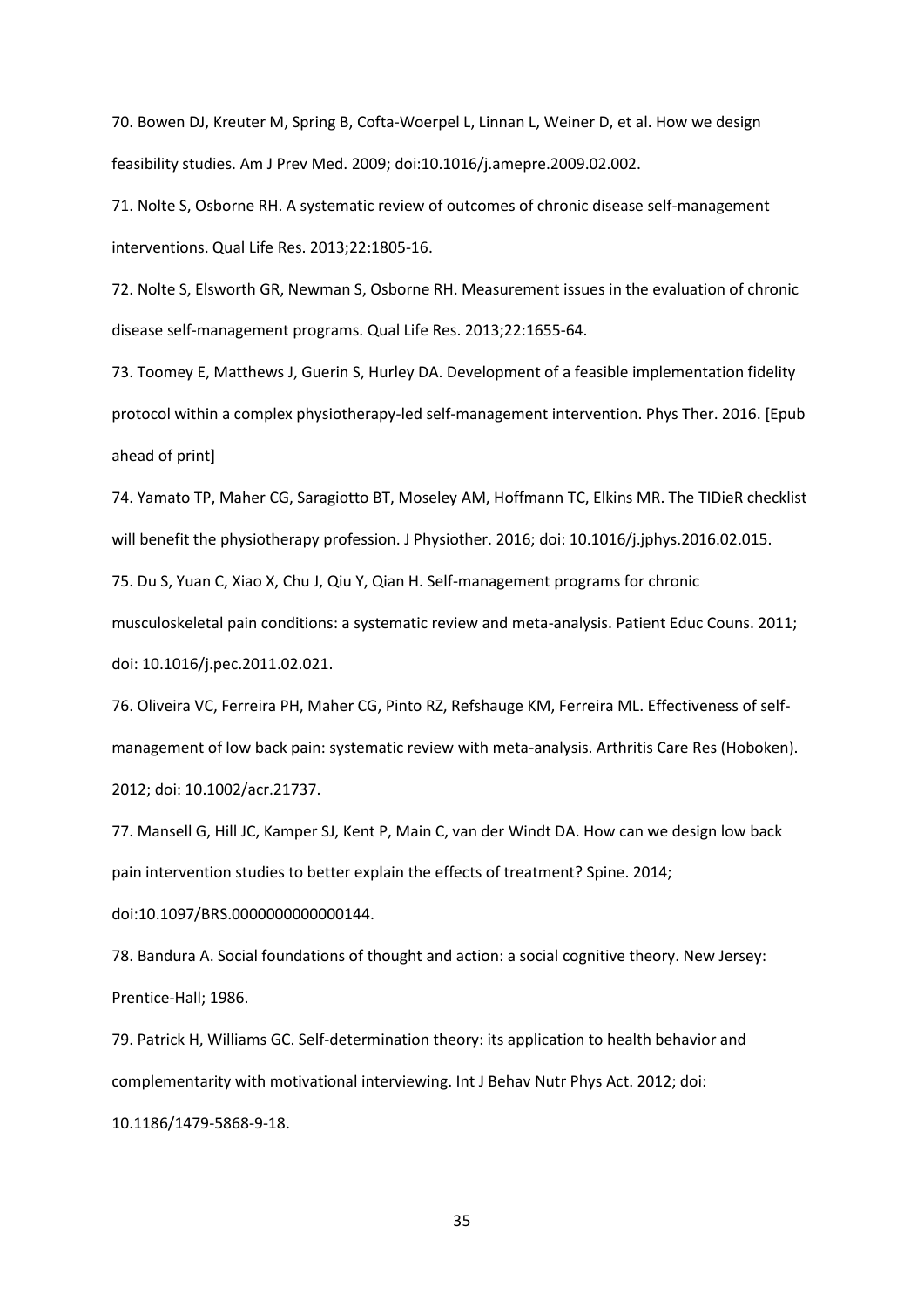80. Halvari AEM, Halvari H, Bjornebekk G, Deci EL. Motivation and anxiety for dental treatment: Testing a self-determination theory model of oral self-care behaviour and dental clinic attendance. Motiv Emot. 2010; doi. 10.1007/s11031-010-9154-0.

81. Nolte S, Osborne RH. A systematic review of outcomes of chronic disease self-management interventions. Qual Life Res. 2013; doi:10.1007/s11136-012-0302-8.

82. French SD, Bennell KL, Nicolson PJ, Hodges PW, Dobson FL, Hinman RS. What do people with knee or hip osteoarthritis need to know? An international consensus list of essential statements for osteoarthritis. Arthritis Care Res (Hoboken). 2015; doi: 10.1002/acr.22518.

83. Warburton DE, Nicol CW, Bredin SS: Health benefits of physical activity: the evidence. CMAJ 2006;174:801–9.

84. Zhao G, Li C, Ford ES, Fulton JE, Carlson SA, Okoro CA, et al. Leisure-time aerobic physical activity, muscle-strengthening activity and mortality risks among US adults: the NHANES linked mortality study. Br J Sports Med. 2014; doi: 10.1136/bjsports-2013-092731.

85. Callahan LF, Ambrose KR. Physical activity and osteoarthritis – considerations at the population and clinical level. Osteoarthritis Cartilage. 2015; doi: 10.1016/j.joca.2014.09.027.

86. Lubar D, White PH, Callahan LF, Chang RW, Helmick CG, Lappin DR, et al. A national public health agenda for osteoarthritis 2010. Semin Arthritis Rheum. 2010; doi: 10.1016/j.semarthrit.2010.02.002. 87. Hurley DA, Tully MA, Lonsdale C, Boreham CA, van Mechelen W, Daly L, et al. Supervised walking in comparison with fitness training for chronic back pain in physiotherapy: results of the SWIFT single-blinded randomized controlled trial (ISRCTN17592092). Pain. 2015; doi:

10.1016/j.pain.0000000000000013.

88. Garber CE, Blissmer B, Deschenes MR, Franklin BA, Lamonte MJ, Lee IM,et al. American College of Sports Medicine position stand. Quantity and quality of exercise for developing and maintaining cardiorespiratory, musculoskeletal, and neuromotor fitness in apparently healthy adults: guidance for prescribing exercise. Med Sci Sports Exerc. 2011; doi: 10.1249/MSS.0b013e318213fefb.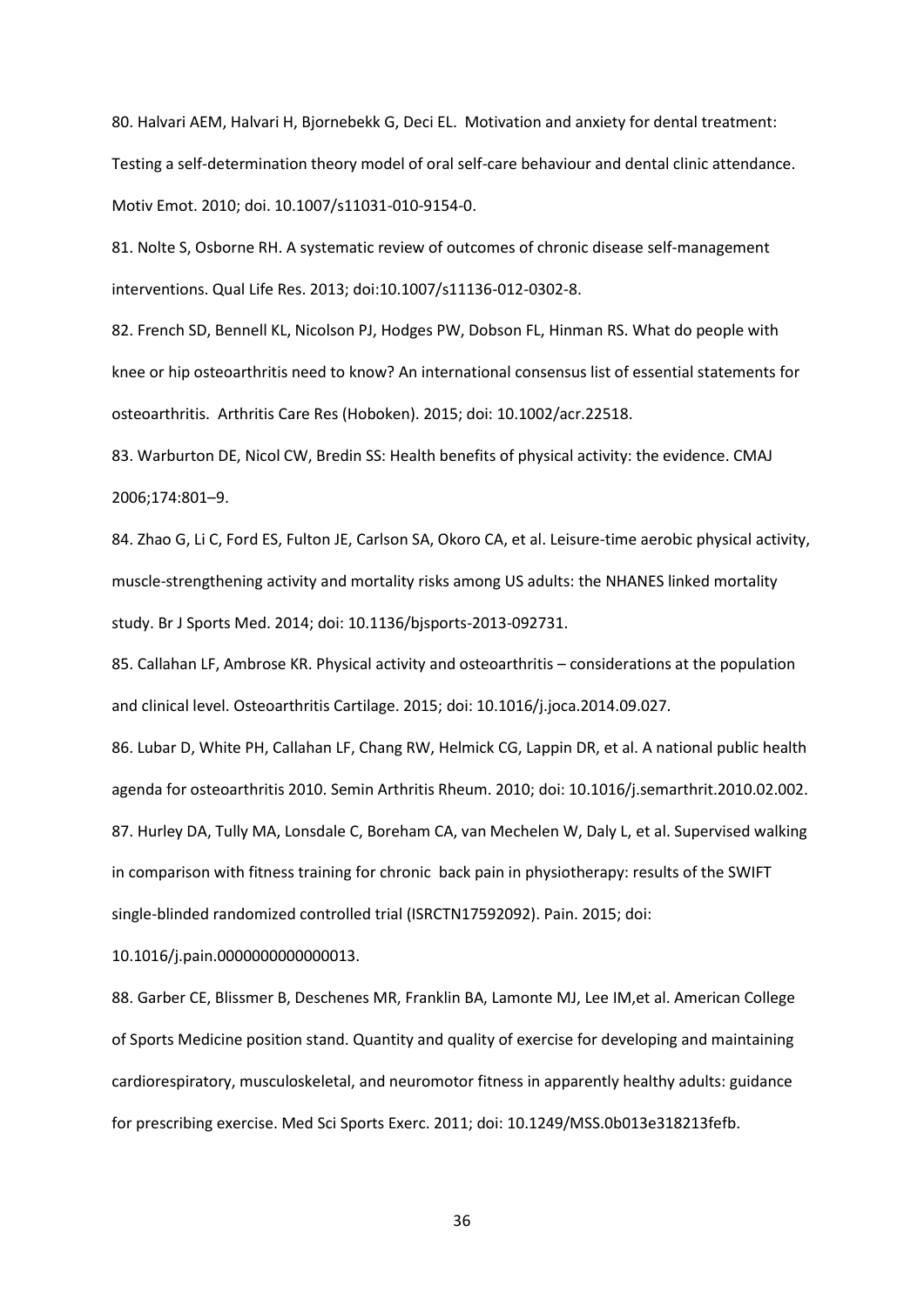89. Bennell KL, Ahamed Y, Jull G, Bryant C, Hunt MA, Forbes AB, et al. Physical therapist-delivered pain coping skills training and exercise for knee osteoarthritis: randomized controlled trial. Arthritis Care Res (Hoboken). 2015; doi: 10.1002/acr.22744.

90. Kahan BC, Diaz-Ordaz K, Homer K, Carnes D, Underwood M, Taylor SJ, et al. Coping with persistent pain, effectiveness research into self-management (COPERS): statistical analysis plan for a randomised controlled trial. Trials. 2014; doi: 10.1186/1745-6215-15-59.

91. Toomey E, Currie-Murphy L, Matthews J, Hurley DA. Implementation fidelity of physiotherapistdelivered group education and exercise interventions to promote self-management in people with osteoarthritis and chronic low back pain: a rapid review part II. Man Ther. 2015;

doi:10.1016/j.math.2014.10.012.

92. Oosterom-Calo R, Te Velde SJ, Stut W, Brug J. Development of motivate4change using the intervention mapping protocol: an interactive technology physical activity and medication adherence promotion program for hospitalized heart failure patients. JMIR Res Protoc. 2015; doi: 10.2196/resprot.4282.

93. Sleddens EF, Kroeze W, Kohl LF, Bolten LM, Velema E, Kaspers P, et al. Correlates of dietary behavior in adults: an umbrella review. Nutr Rev. 2015; doi: 10.1093/nutrit/nuv007.

94. Lakerveld J, van der Ploeg HP, Kroeze W, Ahrens W, Allais O, Andersen LF, et al. Towards the integration and development of a cross-European research network and infrastructure: the DEterminants of DIet and Physical ACtivity (DEDIPAC) Knowledge Hub. Int J Behav Nutr Phys Act. 2014; doi: 10.1186/s12966-014-0143-7.

95. Warsi A, Wang PS, LaValley MP, Avorn J, Solomon DH. Self-management education programs in chronic disease - A systematic review and methodological critique of the literature. Arch Intern Med. 2004;164:1641-9.

96. Chodosh J, Morton SC, Mojica W, Maglione M, Suttorp MJ, Hilton L, et al. Meta-analysis: chronic disease self-management programs for older adults. Ann Intern Med. 2005;143:427-38.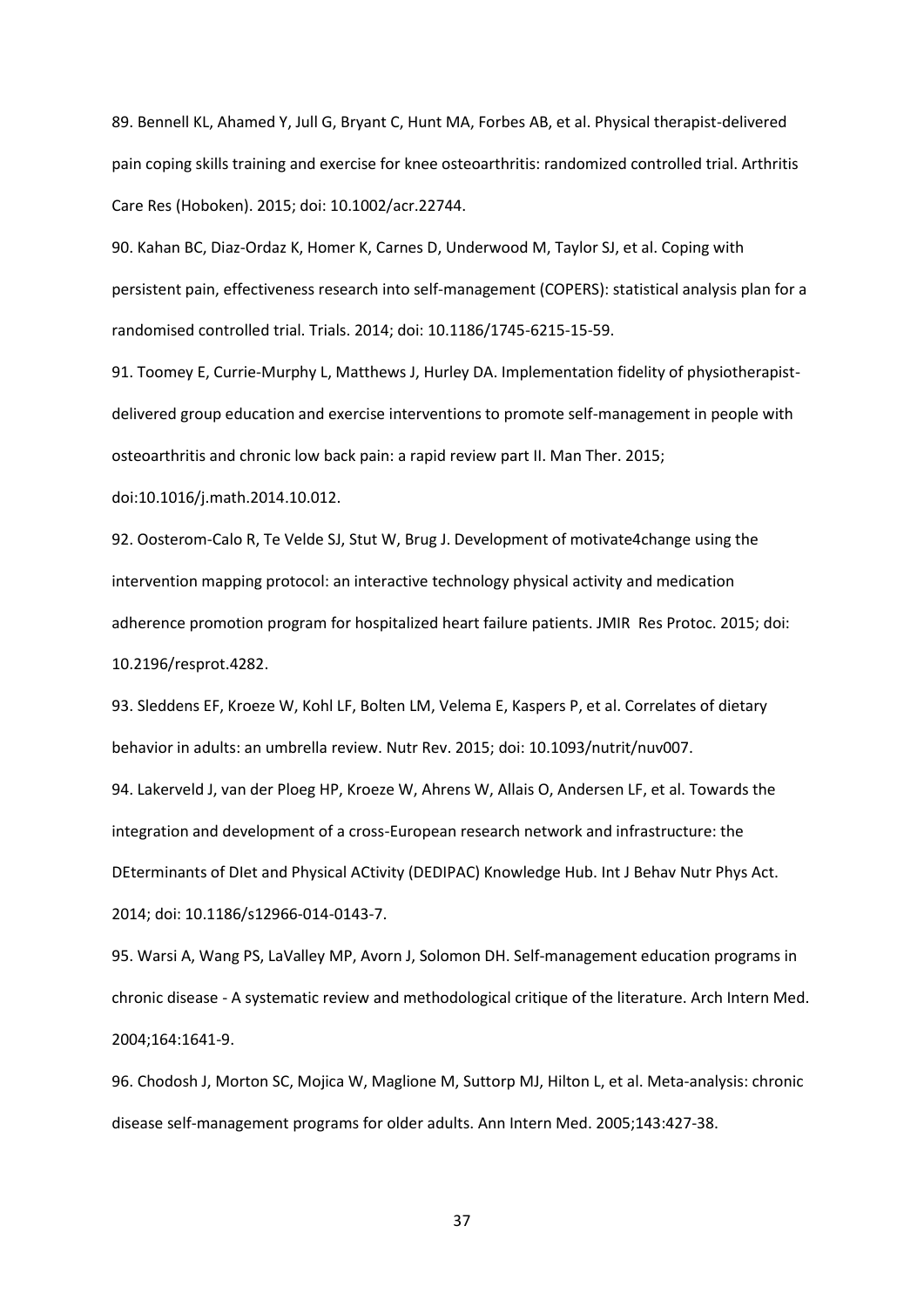97. Devos-Comby L, Cronan T, Roesch SC. Do exercise and self-management interventions benefit patients with osteoarthritis of the knee? A meta-analytic review. J Rheumatol. 2006;33:744-56. 98. Walsh N, Mitchell H, Reeves B, Hurley M. Integrated exercise and self-management programmes in osteoarthritis of the hip and knee: a systematic review of effectiveness. Phys Ther Rev. 2006; doi:

# 10.1179/108331906x163432

99. Zwar N, Harris M, Griffiths R, Roland M, Dennis S, Powell Davies G, et al. A systematic review of chronic disease management. Research Centre for Primary Health Care and Equity, School of Public Health and Community Medicine, UNSW. 2006.

100. Foster G, Taylor S, Eldridge S, Ramsay J, Griffiths CJ. Self-management education programmes by lay leaders for people with chronic conditions. Cochrane Database Syst Rev. 2007; CD005108. 101. Reid MC, Papaleontiou M, Ong A, Breckman R, Wethington E, Pillemer K. Self-management strategies to reduce pain and improve function among older adults in community settings: A review of the evidence. Pain Med. 2008;9:409-24.

102. Nunez DE, Keller C, Ananian CD. A review of the efficacy of the self-management model on health outcomes in community-residing older adults with arthritis. Worldviews Evid Based Nurs. 2009;6:130-48.

103. New Zealand Guidelines Group. RapidE: Chronic Care: A systematic review of the literature on health behaviour change for chronic care. Wellington: Ministry of Health. 2011.

104. Clark NM, Becker MH, Janz NK, Lorig K, Rakowski W, Anderson L. Self-management of chronic disease by older adults a review and questions for research. J Aging Health. 1991;3:3-27. 105. Lorig KR, Holman HR. Self-management education: History, definition, outcomes, and

mechanisms. Ann Behav Med. 2003;26:1-7.

106. Barlow J, Wright C, Sheasby J, Turner A, Hainsworth J. Self-management approaches for people with chronic conditions: a review. Patient Educ Couns. 2002;48:177-87.

107. Clark NM. Management of chronic disease by patients. Annu Rev Publ Health. 2003;24:289-313.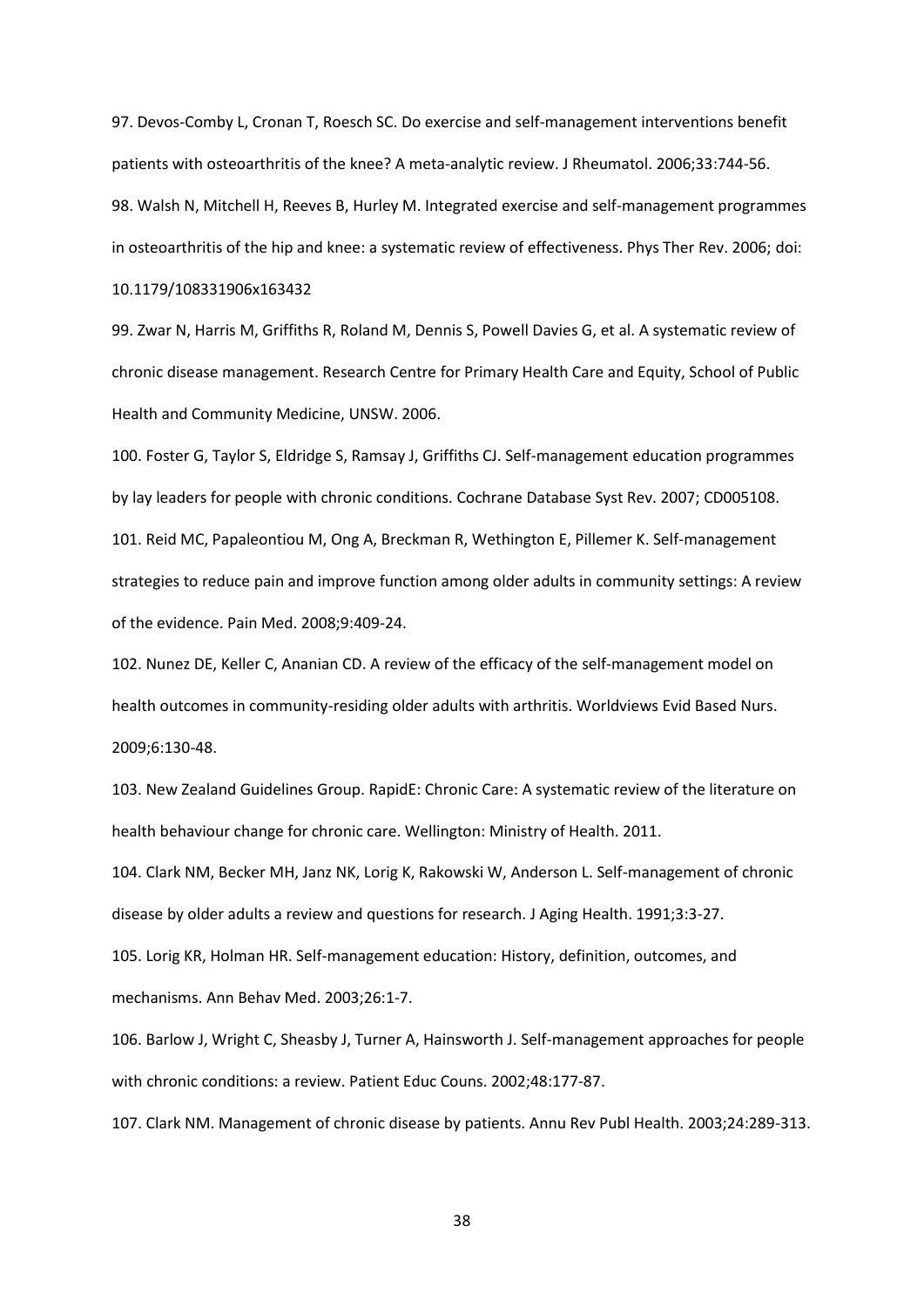108. Johnston S, Liddy C, Ives S, Soto E. Literature review on chronic disease self-management. The Champlain local health integration network; 2008.

109. Coster S, Norman I. Cochrane reviews of educational and self-management interventions to guide nursing practice: A review. Int J Nurs Stud. 2009;46:508-28.

110. May S. Self-management of chronic low back pain and osteoarthritis. Nature Reviews Rheumatol. 2010;6:199-209.

111. Jang Y, Yoo H. Self-management programs based on the social cognitive theory for Koreans with chronic disease: A systematic review. Contemp Nurse. 2012;40:147-59.

112. Department of Health and Children. Health in Ireland Key Trends 2013 [Press release].

http://dohc.ie/publications/key\_trends\_2013.html. Accessed 20 July 2014.

113. Smith J, Firth J. Qualitative data analysis: the framework approach. Nurse Res. 2011;18:52-62.

114. Pope C, Ziebland S, Mays N. Qualitative research in health care: Analysing qualitative data. BMJ. 2000;320:114.

115. Butler DS, Moseley GL. Explain Pain. 2<sup>nd</sup> ed. Adelaide: NOI Group Publications; 2013.

116. Roland M. The back book: the best way to deal with back pain: get back active. Norwich: The Stationery Office; 2002.

117. National Institute for Health and Care Excellence: PH44 - Physical activity: brief advice for adults in primary care. 2013. [www.nice.org.uk/ph44.](http://www.nice.org.uk/ph44) Accessed 10 June 2015.

118. Department of Health: UK Physical Activity Guidelines. 2011.

www.gov.uk/government/publications/uk-physical-activity-guidelines. Accessed 10 June 2015.

119. National Institute for Health and Care Excellence: PH41 - Walking and cycling: local measures to promote walking and cycling as forms of travel or recreation. 2012. [www.nice.org.uk/ph41.](http://www.nice.org.uk/ph41) Accessed 10 June 2015.

120. National Institute for Health and Care Excellence: NG7 - Maintaining a healthy weight and preventing excess weight gain among adults and children. 2015. [www.nice.org.uk/ng7.](http://www.nice.org.uk/ng7) Accessed 10 June 2015.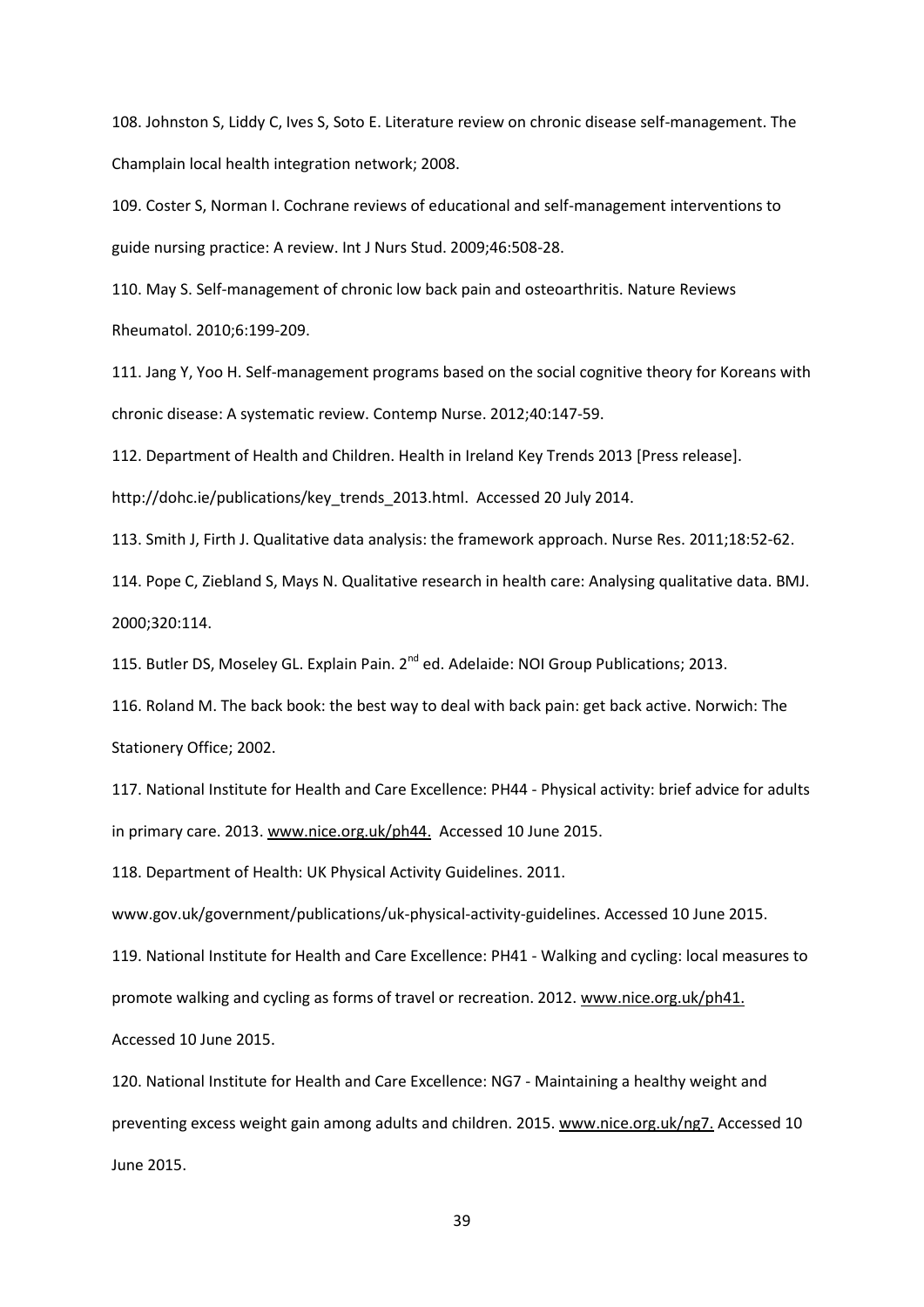121. National Institute for Health and Care Excellence: PH53 - Managing overweight and obesity in adults - lifestyle weight management services. 2014[. www.nice.org.uk/ph53.](http://www.nice.org.uk/ph53) Accessed 10 June 2015.